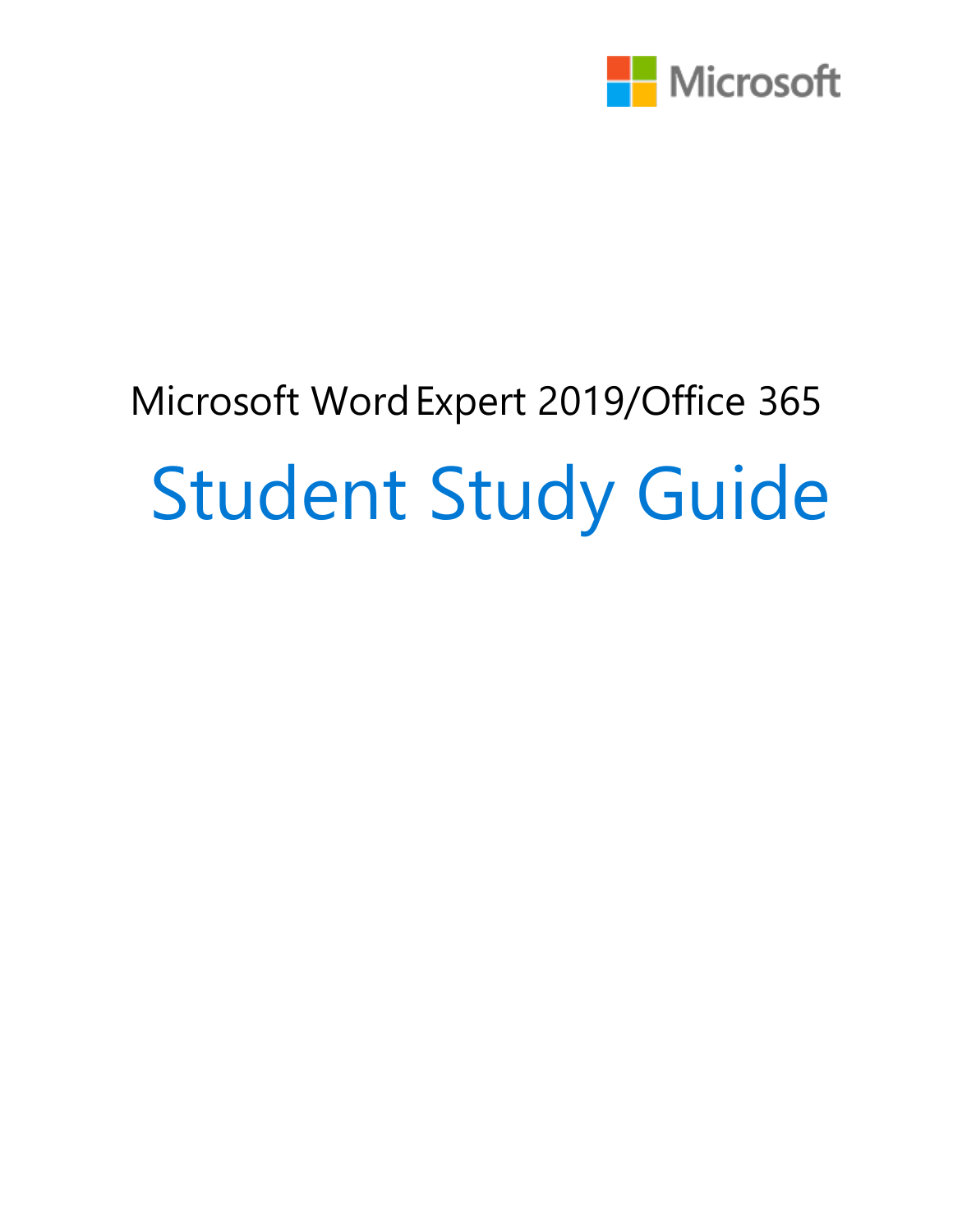Student Study Guide

### Microsoft License Terms

This courseware is the copyrighted work of Microsoft and/or its suppliers, and is licensed, not sold, to you. Microsoft grants you a license to use this courseware, but only in accordance with the "Guidelines" below. Except as expressly provided for herein, you may not copy, adapt, modify, prepare derivative works of, distribute, publicly display, sell or use this courseware, in whole or in part, for any commercial purpose without the express prior written consent of Microsoft Corporation.

This courseware is provided to you "as-is." Microsoft makes no warranties as to this courseware, express or implied. MICROSOFT CORPORATION HEREBY DISCLAIMS ALL WARRANTIES AND CONDITIONS WITH REGARD TO THE SOFTWARE, INCLUDING ALL WARRANTIES AND CONDITIONS OF MERCHANTABILITY, WHETHER EXPRESS, IMPLIED OR STATUTORY, FITNESS FOR A PARTICULAR PURPOSE, TITLE AND NON-INFRINGEMENT. Microsoft may change or alter the information in this courseware, including URL and other Internet Web site references, without notice to you.

Examples depicted herein are provided for illustration purposes only and are fictitious. No real association or connection is intended or should be inferred.

This courseware does not provide you with any legal rights to any intellectual property in or to any Microsoft products.

The Microsoft [Terms of Use](https://aka.ms/Terms_of_Use) are incorporated herein by reference.

#### **Guidelines**

This courseware is only for use by instructors and only to teach a class for current Microsoft Imagine Academy program members. If you are not an instructor, you are not permitted to use this courseware. The following terms apply to your use of this courseware:

- You may distribute this courseware only to those students enrolled in your class using the courseware, or publish this courseware on a secured website that is restricted to students enrolled in that class, provided that if you distribute this courseware:
	- you will not grant any rights to copy, adapt, modify, prepare derivative works of, distribute, publicly display or sell this courseware;
	- you may not distribute this courseware under terms that would permit commercial use, or under terms that purport to require that this courseware, in whole or in part, be sublicensed to others or redistributable at no charge; and
	- you will maintain and not alter, obscure or remove any copyright or other protective notices, identifications or branding in or on the courseware.
- If you are using this courseware in Microsoft OneNote format, you may use supplemental materials in addition to and in conjunction with your classes, provided that you:
	- will only use supplemental materials developed by you and not by, or in collaboration with, any third party;
	- clearly differentiate the supplemental materials from the Microsoft content, including this courseware, by inserting prominent notice on the supplemental materials clearly indicating to students that they are not Microsoft materials. Such notices must: (i) clearly identify the supplemental materials, and (ii) not state or imply that Microsoft authored or endorsed the supplemental materials; and
	- warrant and represent that the supplemental materials will not infringe or violate any intellectual property, proprietary, personal or any other rights of any third party.

#### **© 2020 Microsoft. All rights reserved.**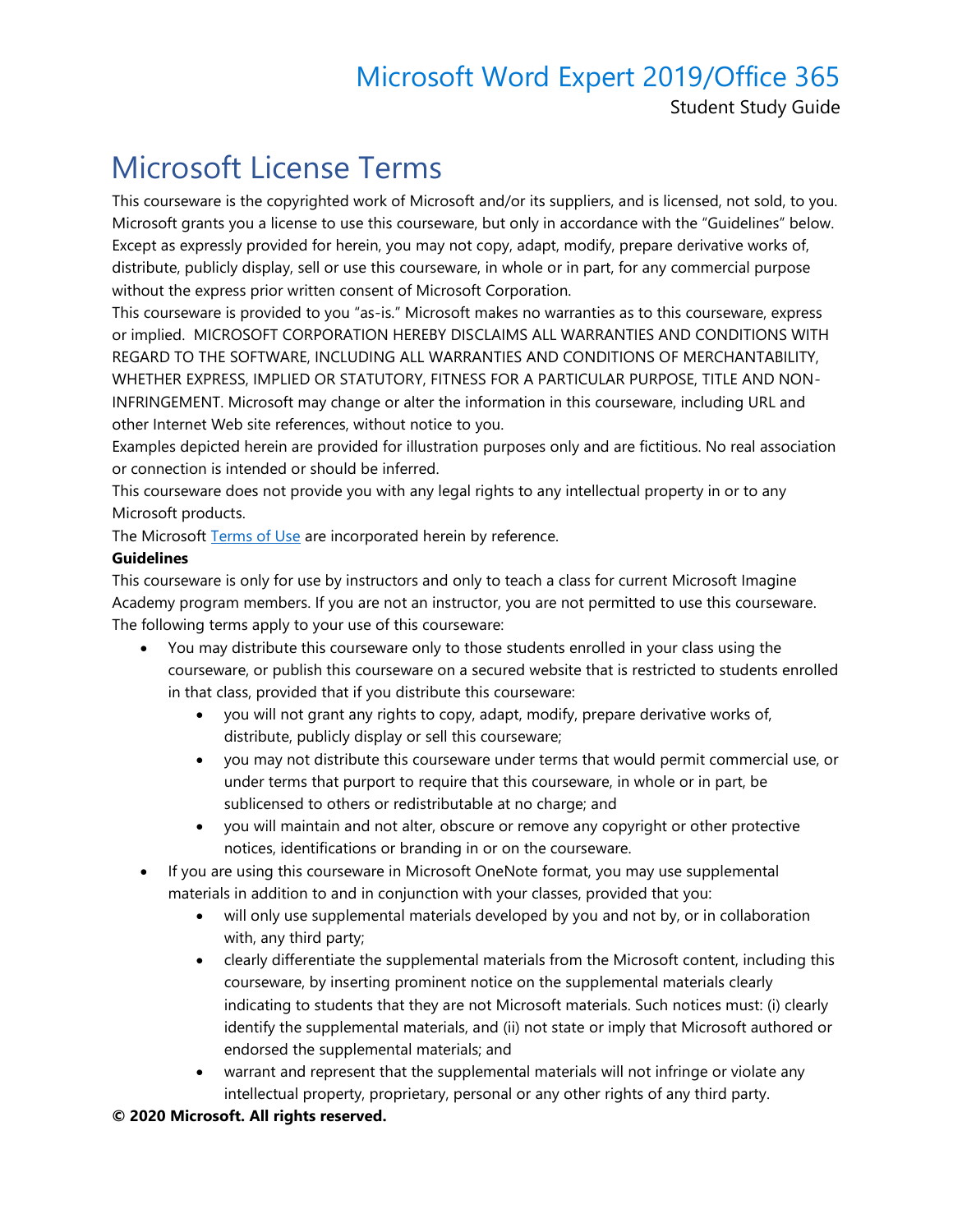#### Microsoft Word Expert 2019/Office 365 Student Study Guide

### **Table of Contents**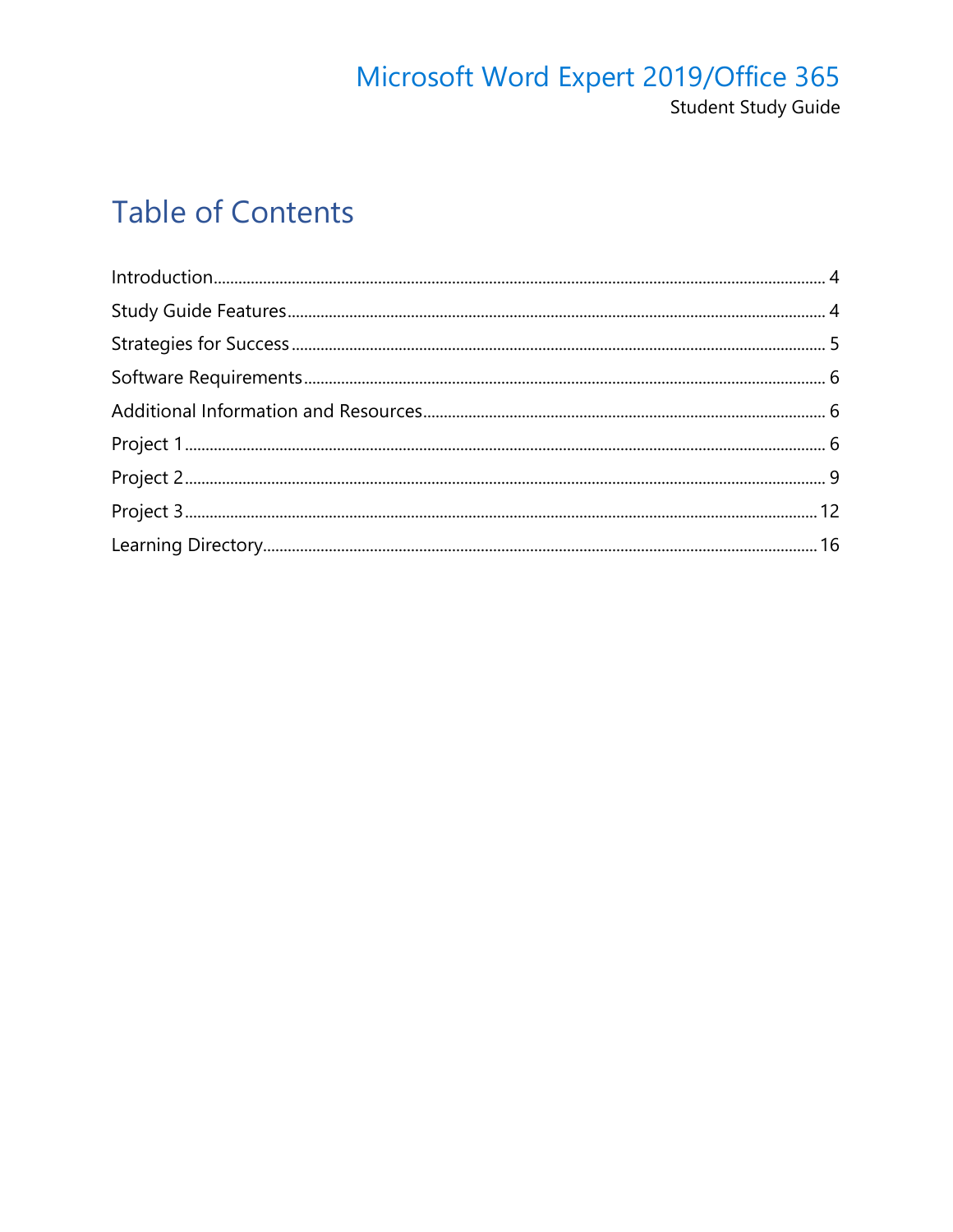#### Microsoft Word Expert 2019/Office 365 Student Study Guide

<span id="page-3-0"></span>

Welcome to the Microsoft Word Expert 2019 Student Study Guide. This guide prepares you for Microsoft Office Specialist: Microsoft Word Expert (Word and Word 2019) certification exam. Preparing for certification is exciting! Employers around the world recognize Microsoft certifications as premier technical certifications. Certifications give you a professional edge by providing globally recognized industry endorsed evidence of skills mastery, demonstrating your abilities and willingness to embrace new technologies. Gaining these skills and certifying can unlock your potential and opportunities.

The Student Study Guide includes three 50-minute hands-on projects to help you assess your readiness for the exam. These scenario-based projects consist of multiple realworld tasks that map to exam objectives. Each project covers approximately 35 exam objectives, allowing ample opportunity to gain certification skills through practice and preparation.

# <span id="page-3-1"></span>Study Guide Features

The following Study Guide features were designed and structured to support achievement of the *[MO-101: Microsoft Word Expert \(Word and Word 2019\)](https://aka.ms/MO-100_Microsoft_Word)* certification exam.



This Study Guide is based around a single business scenario that unifies all project tasks and gives you a single focus for applying what you learn. As tasks are completed, you will build advanced skills with Microsoft Word while navigating common workplace responsibilities.

**The Scenario:** Munson's Pickles and Preserves started as a small farm market focused on fresh produce. Due to the success of the business, coupled with the family's passion for greenery, Munson's is now considering expanding the business to include a flower and plant nursery. Envision yourself as a Munson's Pickles and Preserves Farm employee tasked with evaluating and researching the potential flower and plant nursery expansion. Your collected research and data will guide the future development and expansion of the farm.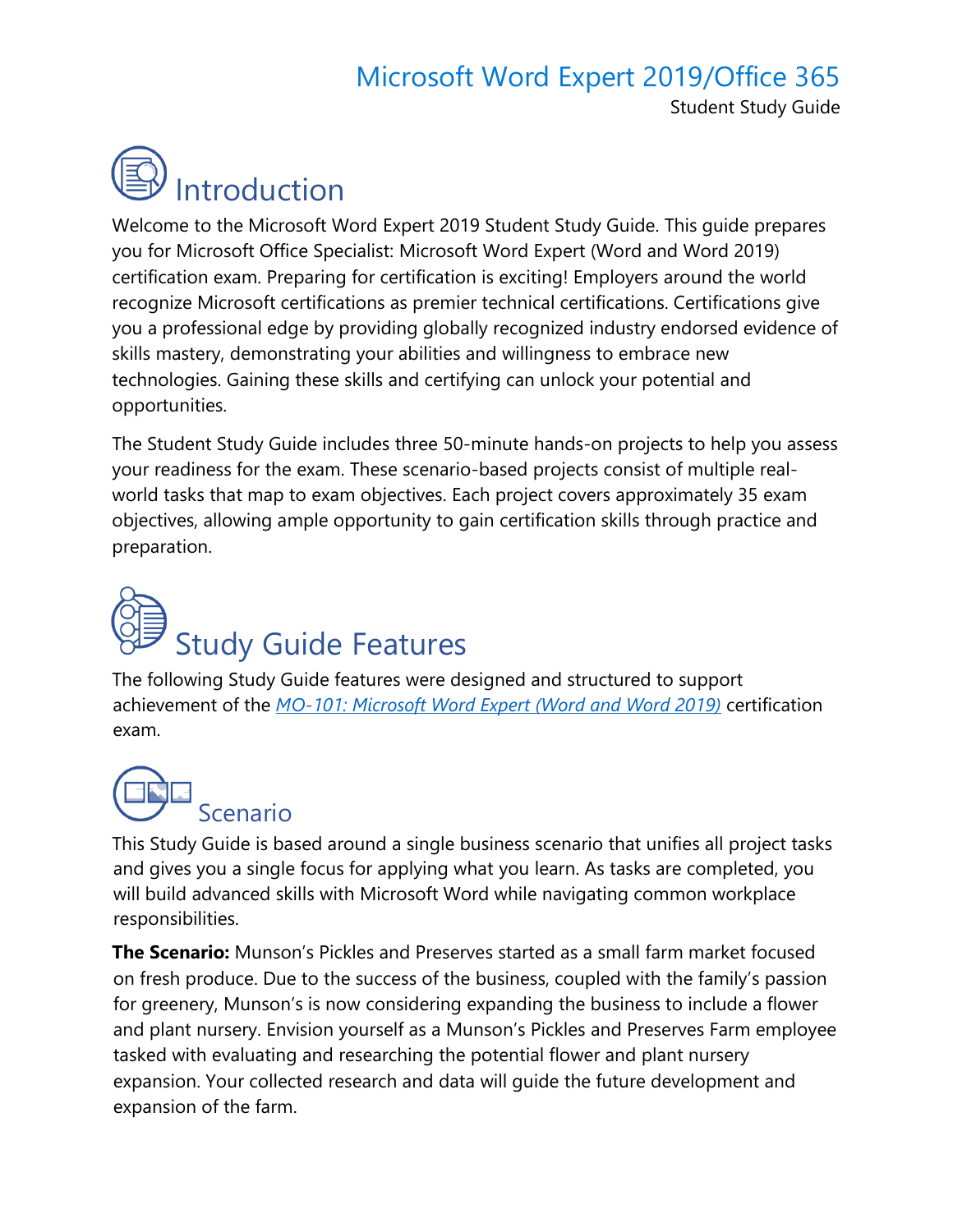#### Microsoft Word Expert 2019/Office 365 Student Study Guide



The Student Study Guide is divided into three different projects. Projects include a set of up to 22 tasks to be completed within approximately 50 minutes to simulate the certification exam environment. Based on exam *[MO-101: Microsoft Word Expert \(Word](https://aka.ms/MO-100_Microsoft_Word)  [and Word 2019\)](https://aka.ms/MO-100_Microsoft_Word)*, each task addresses specific objectives to assess your knowledge of the application in a real-world context.

## Data Files/Media Files

The Project Files folder contains all data and media files. These resources are the starter and supporting files that you will use to complete the projects.



#### Learning Directory

The Learning Directory provides a table which includes certification exam objectives, online resources, step-by-step guidance for practice of skills, along with mapping to the Study Guide projects and the MSIA Microsoft Word Expert 2019 course. This directory allows you the ability to focus on specific concepts to improve competency with Microsoft Word Expert 2019.

<span id="page-4-0"></span>

## Strategies for Success

- Before beginning each task, read the instructions carefully to ensure the task is performed correctly
- As you move through the project, use the checkbox provided as an organizational tool to track completion
- If you have difficulty completing a task, utilize the Learning Directory to research and practice specific concepts until mastery
- If a project task instructs you to enter "specific text," the text in quotation marks indicates what you will input into the document. The comma inside the quotations should not be included.
- Consider completing all three projects to cover each exam objective
- The Learning Directory may only address one or two options for completion, but there may be multiple ways to complete each project task correctly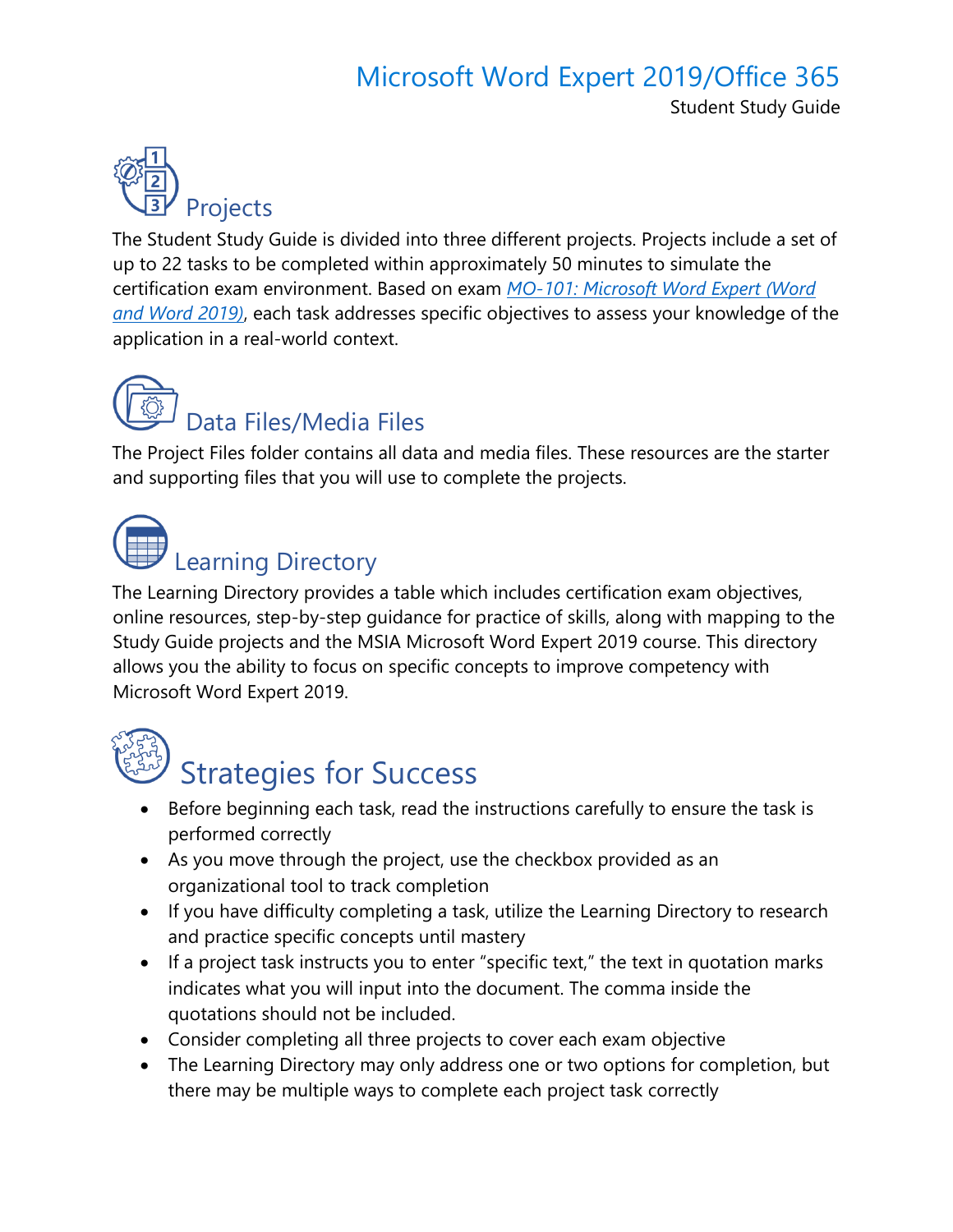Student Study Guide

<span id="page-5-0"></span>

In preparation of using the Student Study Guide, ensure you have a computer with:

• Office 2019 or Office 365

# <span id="page-5-1"></span>Additional Information and Resources

- To learn more about Microsoft Office certifications, visit [Microsoft Office](https://aka.ms/MOS_certification_overview)  [Certification](https://aka.ms/MOS_certification_overview)
- To view the Certiport Microsoft Office Specialist 365 and 2019 Exam Tutorial, visit [Certiport Exam Tutorial](https://certiport.pearsonvue.com/Educator-resources/Exam-details/Exam-tutorials/MOS-2019/MOS_365and2019_Tutorial.pdf)

## <span id="page-5-2"></span>Project 1

**Instructions:** In this project there are 21 tasks based on the exam objectives for Exam MO-101: Microsoft Word Expert (Word and Word 2019). For each exam objective, complete the task(s) using the supporting files listed below under **Resources**. After each task is completed, check the task box to mark as complete.

*Note: Refer to the Learning Directory for step-by-step guidance and additional resources, if needed.*

 $\widehat{\P}$  Indicates certification exam objectives that are computer settings

**Resources:** Download files listed below before beginning tasks

- **Project1\_datafile.docm** in the **Project\_Files** folder
- **text.docx in the Project\_Files folder**
- **list.docx** in the **Project\_Files** folder

#### Project 1 Tasks

 $\overline{\mathbb{Q}}$ 1.1.5 Enable macros in a document

☐ Open Project1\_datafile.docm and Enable macros

 $\bigcirc$ 1.1.6 Customize the Quick Access toolbar

☐ Add Read Aloud and Spelling & Grammar to the Quick Access Toolbar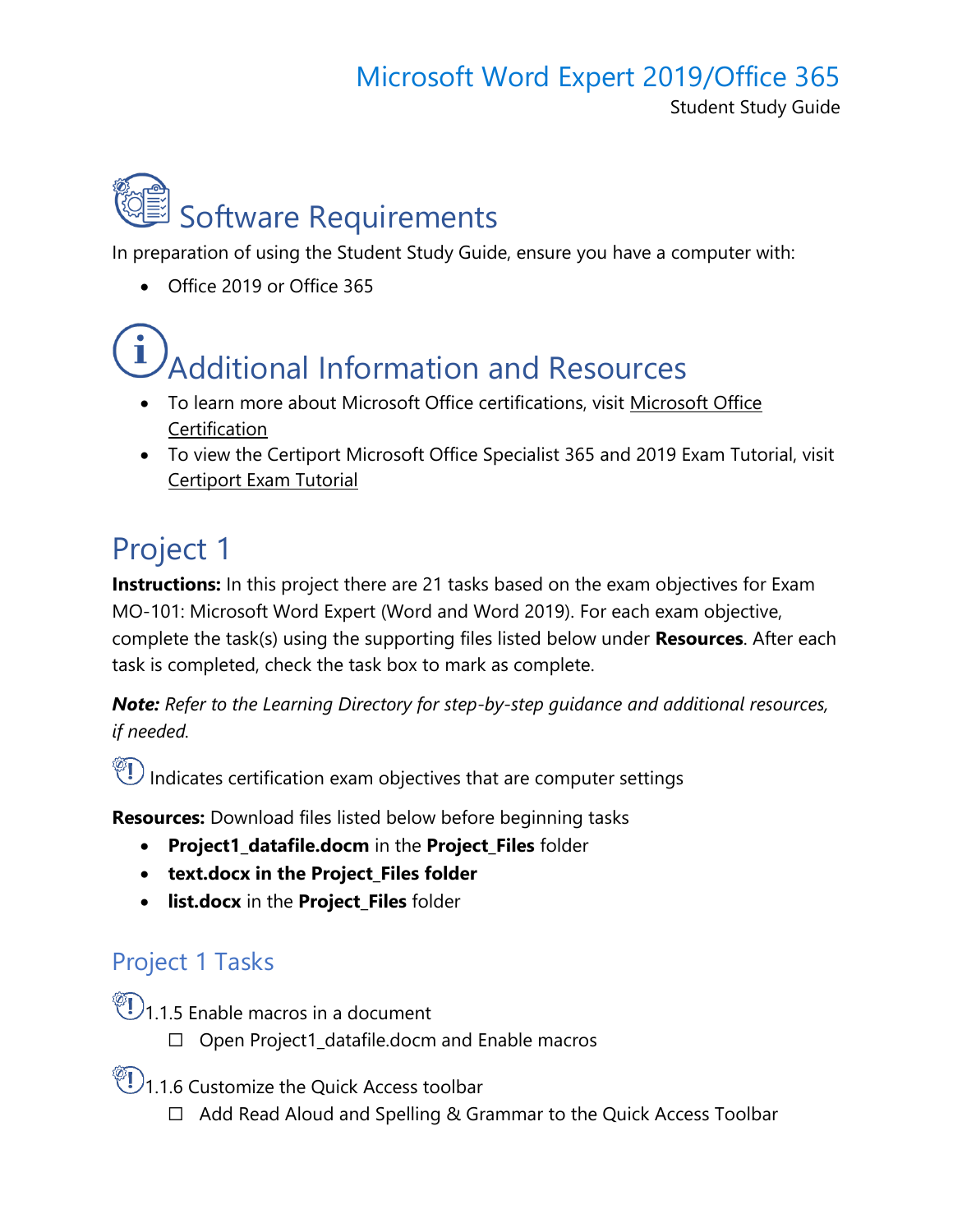Student Study Guide

- $\overline{\mathbb{O}}$ 1.1.7 Display hidden ribbon tabs
	- ☐ Display the Developer tab
- $\circled{1}$ 1.1.8 Change the Normal template default font
	- ☐ Change the Normal template default font to 12pt Arial
- $\bigcirc$  2.3.1 Create paragraph and character styles
	- □ Create a new paragraph Style named "Munsons" with the font set to "Arial Nova" 13pt
- $\bigcup_{3.2.2}$ : Create custom font sets
	- □ Create a Custom Font set named Munsons with the Heading font Arial Black and the Body font Arial
- $\bigcirc$ 1.3.1 Configure editing and display languages
	- ☐ Add an additional editing Language to Word (Example: add Spanish, Filipino, or Dutch)

**Note:** Restarting Office is not necessary to complete project

 $\bigcirc$ 1.3.2 Use language-specific features

☐ Set your native language as the default Display Language

**Note:** Restarting Office is not necessary to complete project

 $\overline{\mathbb{Q}}$ 3.1.1 Create Quick Parts

- $\Box$  Create a Quick Part for the first three lines of text, beginning with "Munson's" and ending with "10215" then format the Quick Part as follows:
	- Name: Munson's Address
	- Gallery: Quick Parts
	- Category: General
	- Description: current address
	- Save in: Normal
	- Options: Insert content in its own paragraph

 $\mathbb{C}$ 2.1.3 Apply Paste Options

 $\Box$  Open the text.docx file and copy the text in the scroll shape. Then, return to the Project1.docx and paste the text to Merge Formatting at the end of the paragraph that begins with "Munson's would like to expand the farm to include." Close the text.docx document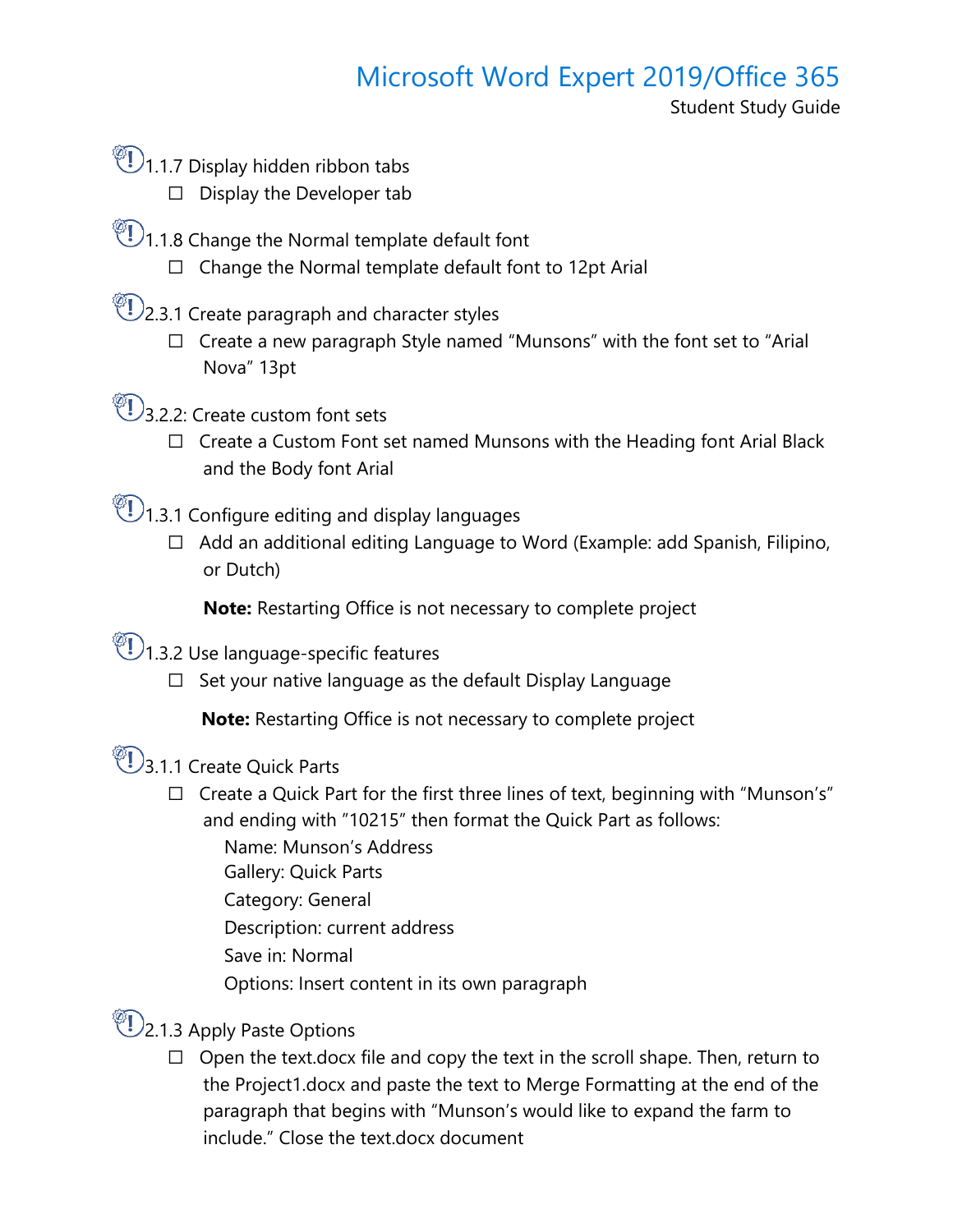Student Study Guide

- 4.1.3 Insert standard content controls
	- $\Box$  Insert a double space after the "Munson's Pickles and Preserves Farm" address then insert a Date Picker Content Control on the new line
- 4.1.4 Configure standard content controls
	- ☐ Modify the Date Picker Properties so the title is "Current Date" and the date format is Month Day, Year (example: January 1, 2020)
- 1.1.4 Link to external document content
	- $\Box$  Save the list.docx to your local folder and then link the list.docx document to the text "identified plants and flower list" located in the paragraph beginning with "To minimize the initial cost"
- 2.2.2 Set paragraph pagination options
	- $\Box$  Set the paragraph pagination so the paragraph beginning with "Munson's would like to expand" and ending with "zones in the United States." text remains together
- 4.3.4 Create merged documents, labels, and envelopes
	- $\Box$  Start a Mail Merge Letter with a New List and include the recipients below. Then, name the list "Zones" in the Document Source folder

| <b>First</b><br><b>Name</b> | Last<br><b>Name</b> | <b>Address Line 1</b> | <b>City</b>   | <b>State</b> | Zip   | <b>Email address</b> | <b>Zone</b> |
|-----------------------------|---------------------|-----------------------|---------------|--------------|-------|----------------------|-------------|
| Amal                        | Padilla             | 234 Main Street       | <b>Harlem</b> | Montana      | 59526 | Amal@example.com     | Zone 3      |
| Andree                      | Meilleur            | 789 Elm Street        | Casper        | Wyoming      | 82601 | Andree@example.com   | Zone 4      |

#### 4.3.2 Insert merged fields

- $\Box$  Insert the following fields:
	- Address Block quadruple spaced (4 lines) below the date
	- Greeting Block double spaced (2 lines) below the Address Block
	- The Zone information in the paragraph beginning with "To minimize the initial cost" following the text "potential business partner for"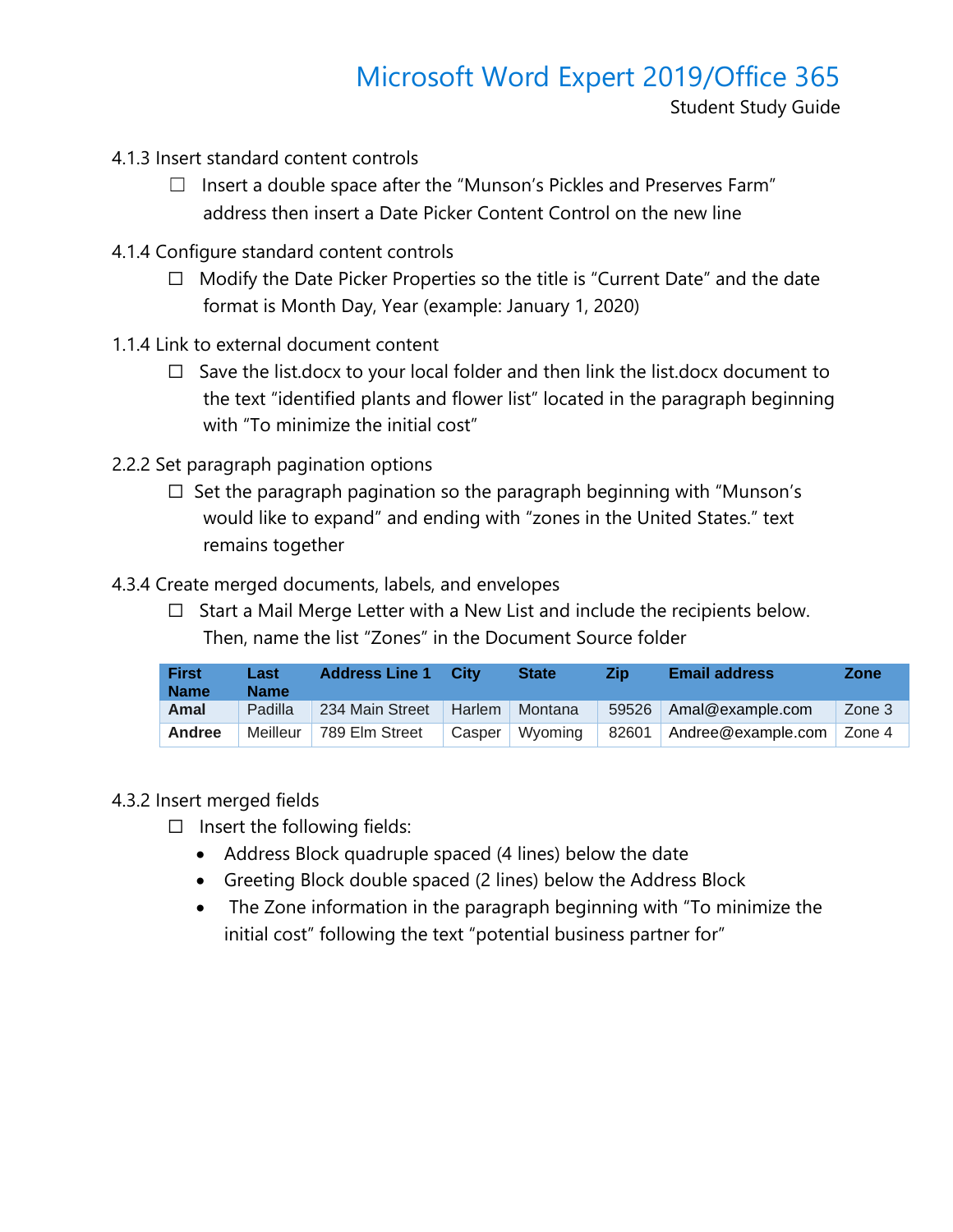Student Study Guide

- 4.3.1 Manage recipient lists
	- $\Box$  Add the following information to the recipient list:

| <b>First</b><br><b>Name</b> | Last<br>name | <b>Address Line 1</b>        | City                | <b>State</b> | <b>Zip</b> | <b>Email address</b> | <b>Zone</b> |
|-----------------------------|--------------|------------------------------|---------------------|--------------|------------|----------------------|-------------|
| <b>Charline</b>             | Varieur      | 4567 Pine<br>Avenue          | Lamar               | Colorado     | 81052      | Charline@example.com | Zone 5      |
| <b>Felipe</b>               | Bui          | 456 College<br><b>Street</b> | Christmas<br>Vallev | Oregon       | 97641      | Felipe@example.com   | Zone 6      |



- □ Preview each of the seven merged letters, then close the preview
- 4.3.4 Create merged documents, labels, and envelopes
	- □ Finish and Merge the document to Edit Individual letters then Save the created document as "merged"
- 1.2.1 Restrict editing
	- $\Box$  In the merged.docx document, Restrict editing so only Tracked changes is allowed with the password "edit"
- 1.2.2 Protect documents by using passwords
	- □ Protect the merged.docx document with the password "final" then Save and Close all files

#### <span id="page-8-0"></span>Project 2

**Instructions:** In this project there are 22 tasks based on the exam objectives for Exam MO-101: Microsoft Word Expert (Word and Word 2019). For each exam objective, complete the task(s) using the supporting files listed below under **Resources**. After each task is completed, check the task box to mark as complete.

*Note: Refer to the Learning Directory for step-by-step guidance and additional resources, if needed.*

 $\circled{1}$  Indicates certification exam objectives that are computer settings

**Resources:** Download files listed below before beginning tasks

- **Project2\_datafile.docx** in the **Project\_Files** folder
- **styles.docx** in the **Project\_Files** folder

#### Project 2 Tasks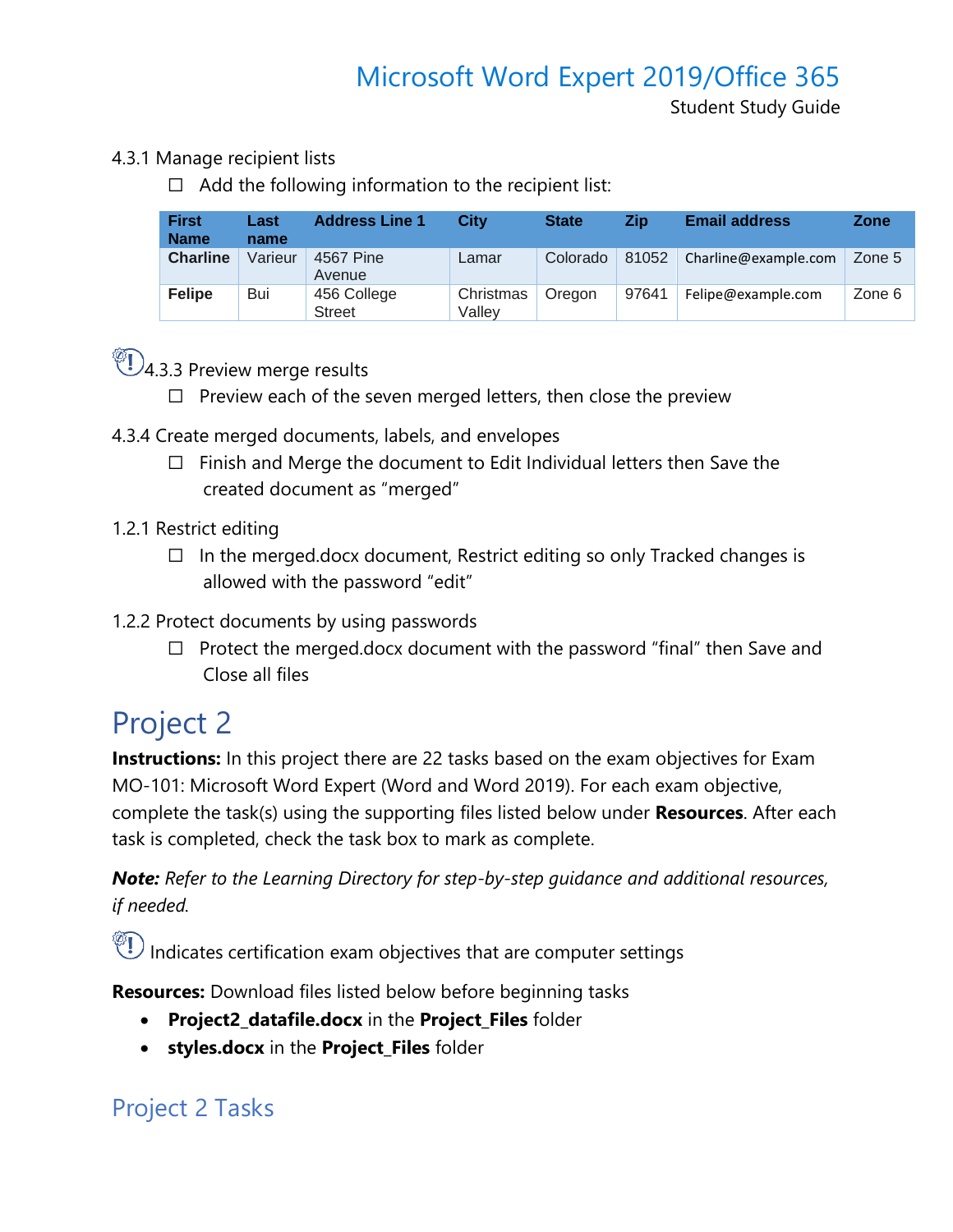Student Study Guide

**1.1.6 Customize the Quick Access toolbar** 

- ☐ Open the Project2\_datafile.docx and Save the document to OneDrive. Then, Add Styles and Add a Hyperlink to the Quick Access Toolbar
- $\bigcirc$ 1.1.7 Display hidden ribbon tabs
	- $\Box$  Display the Draw ribbon tab
- $\bigcirc$  1.1.8 Change the Normal template default font
	- $\Box$  Change the Normal template default font to 13 pt Times New Roman
- $\bigcirc$  2.3.3 Copy styles to other documents or templates
	- ☐ Copy the "Normal, Munsons" style from the styles.docx to the Project2\_datafile.docx then apply the style to the entire document

 $\bigcirc$  2.3.2 Modify existing styles

- ☐ Format the first line of text "Munson's Pickles and Preserves Farm" as follows then update the Title style to match the formatting
	- Font: Arial Rounded MT Bold
	- Size: 20
	- Font style: Bold
	- Alignment: Center
	- Line spacing: 15pt After
- 2.2.1 Configure hyphenation and line numbers
	- $\Box$  In the document, show Continuous Line Numbers

 $\bigcirc$  2.3.2 Modify existing styles

 $\Box$  Modify the Heading 1 Style to Arial font, Centered on the page with 6pt Paragraph Spacing Before and After the paragraph. Then, apply the Heading 1 style to lines 2, 3, and 4 of text beginning with "234" and ending with "www.munsonspicklesandpreserves.com"

 $\bigcirc$  3.2.4 Create custom style sets

- ☐ Save the current formatting as a New Style Set named "Munsons"
- **3.1.1 Create Quick Parts** 
	- ☐ Create a Quick Part for the Munsons web address and format as follows:
		- Name: "Munson's Web Address"
		- Gallery: Quick Parts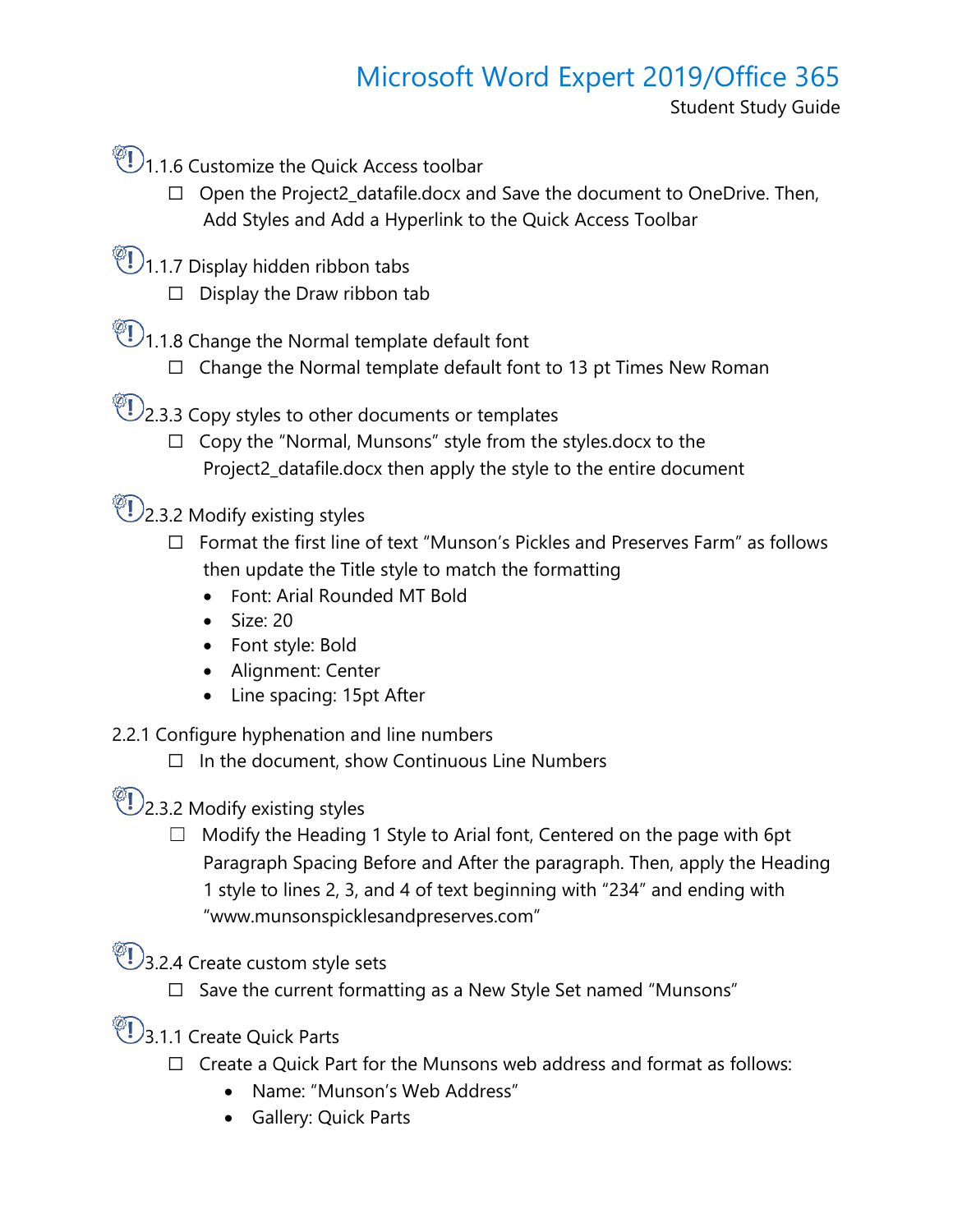- Category: General
- Description**:** "current web address"
- Save in: Normal
- Options: Insert content in its own paragraph
- $\overline{\mathbb{Q}}$ 3.1.2 Manage building blocks
	- ☐ Modify the "Do Not Copy 1" watermark to change the name to "MUNSONS" in the Disclaimers category, then insert the Watermark
- 1.1.4 Link to external document content
	- ☐ Insert the email link "Marcos@munsonspicklesandpreservesfarm.com" to the text "email" located on line 28 and include the Subject Line "Proposal"
- 2.2.1 Configure hyphenation and line numbers
	- $\Box$  Hyphenate the document text automatically
- 2.2.2 Set paragraph pagination options
	- $\Box$  Set the Paragraph Pagination so that the Popular Flowers by Region title and list remain together on one page, and the Native Plants title and list remain on one page together
- 3.3.1 Mark index entries
	- $\Box$  At the end of the document, Mark Index Entries for the following titles, "Popular Flowers by Region," "Native Plants," "Featured Staff," and "Identified Zones" for the Current page with Bold page numbers
- 3.3.2 Create indexes
	- $\Box$  Insert an Index on its own page after the last paragraph ending in "proposal by email" formatted as follows:
		- Right align page numbers
		- Tab leader: ……
		- Formats: From template
		- Columns: 1
- 3.3.1 Mark index entries
	- $\Box$  Mark index entries for the following text:
		- "Munsons' employs" (paragraph beginning with "Munsons' employs" and ending with "farm tours and field trips") Cross-referenced to "Featured Staff"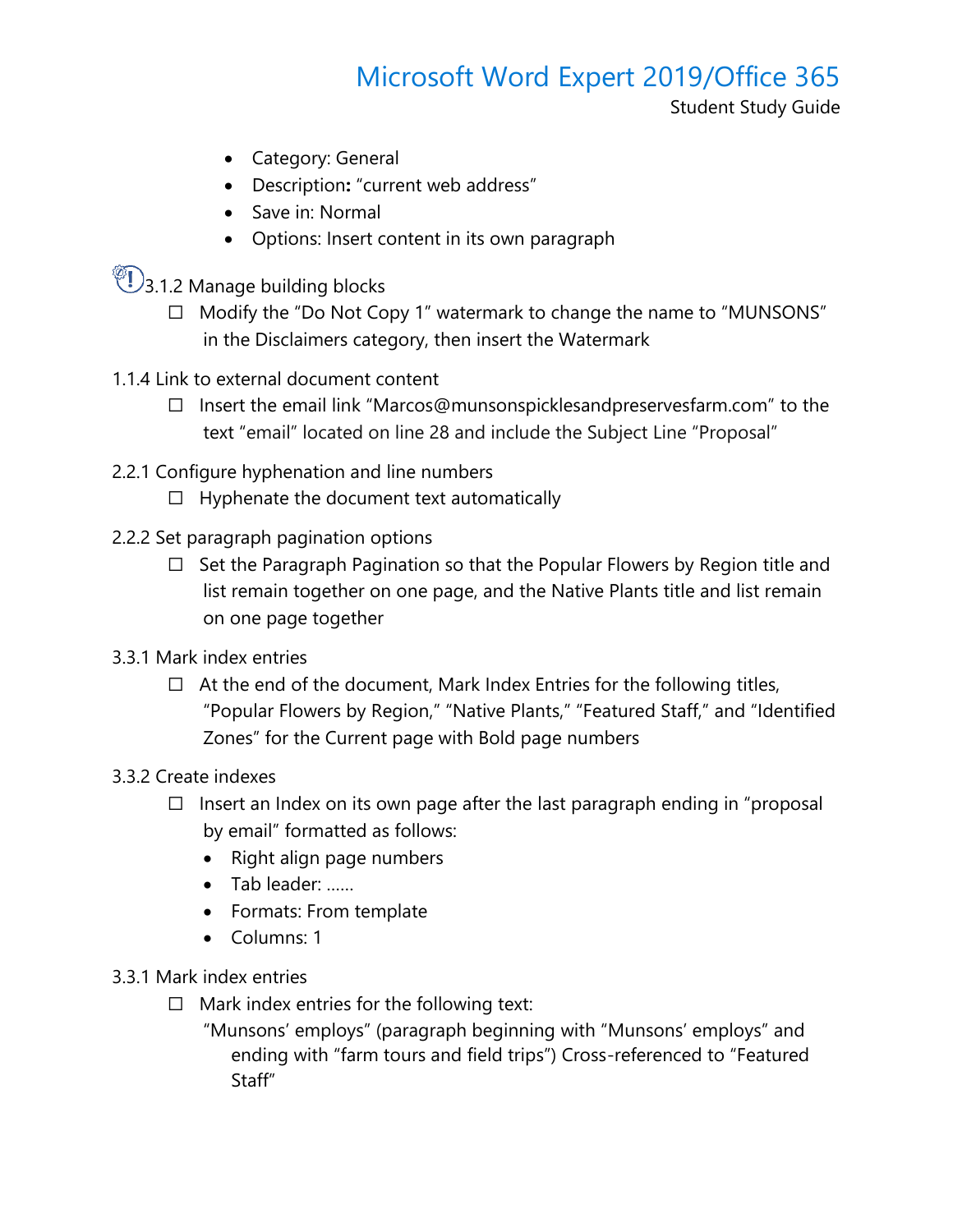Student Study Guide

- "plants" (last sentence in paragraph beginning with "To minimize the initial cost" and ending with "proposal by email") Cross-referenced to "Native Plants"
- "flowers" (last sentence in paragraph beginning with "To minimize the initial cost" and ending with "proposal by email") Cross-referenced to "Popular Flowers"
- 3.3.3 Update indexes
	- $\Box$  Update the index, save the file and hide paragraph marks
- 1.1.2 Manage document versions
- 1.1.3 Compare and combine multiple documents
	- $\Box$  View the version history, open the earliest version to compare it to the current version. Accept the  $1<sup>st</sup>$ ,  $3<sup>rd</sup>$ , and  $5<sup>th</sup>$  suggested changes, save the compared document as "compared" and then close the file



- $\bigcirc$ 4.2.2 Name simple macros
	- $\Box$  Record a Button Macro named "paragraph" in the current document to add 8 pt spacing after the paragraph, then check to make sure the macro is working by running it on each paragraph

 $\bigcirc$ 1.2.3 Edit simple macros

- $\Box$  Edit the "Paragraph" Macro so the paragraph spacing is 10 pt after the paragraph, run the macro for each paragraph then Save the Project2\_datafile as a Macro enabled document in OneDrive
- 1.2.1 Restrict editing
	- $\Box$  Limit the formatting to only use the Title and Heading 1 styles
- 1.2.2 Protect documents by using passwords
	- $\Box$  Password protect the document with the password "Final" then Save and Close all files

### <span id="page-11-0"></span>Project 3

**Instructions:** In this project there are 19 tasks based on the exam objectives for Exam MO-101: Microsoft Word Expert (Word and Word 2019). For each exam objective, complete the task(s) using the supporting files listed below under **Resources**. After each task is completed, check the task box to mark as complete.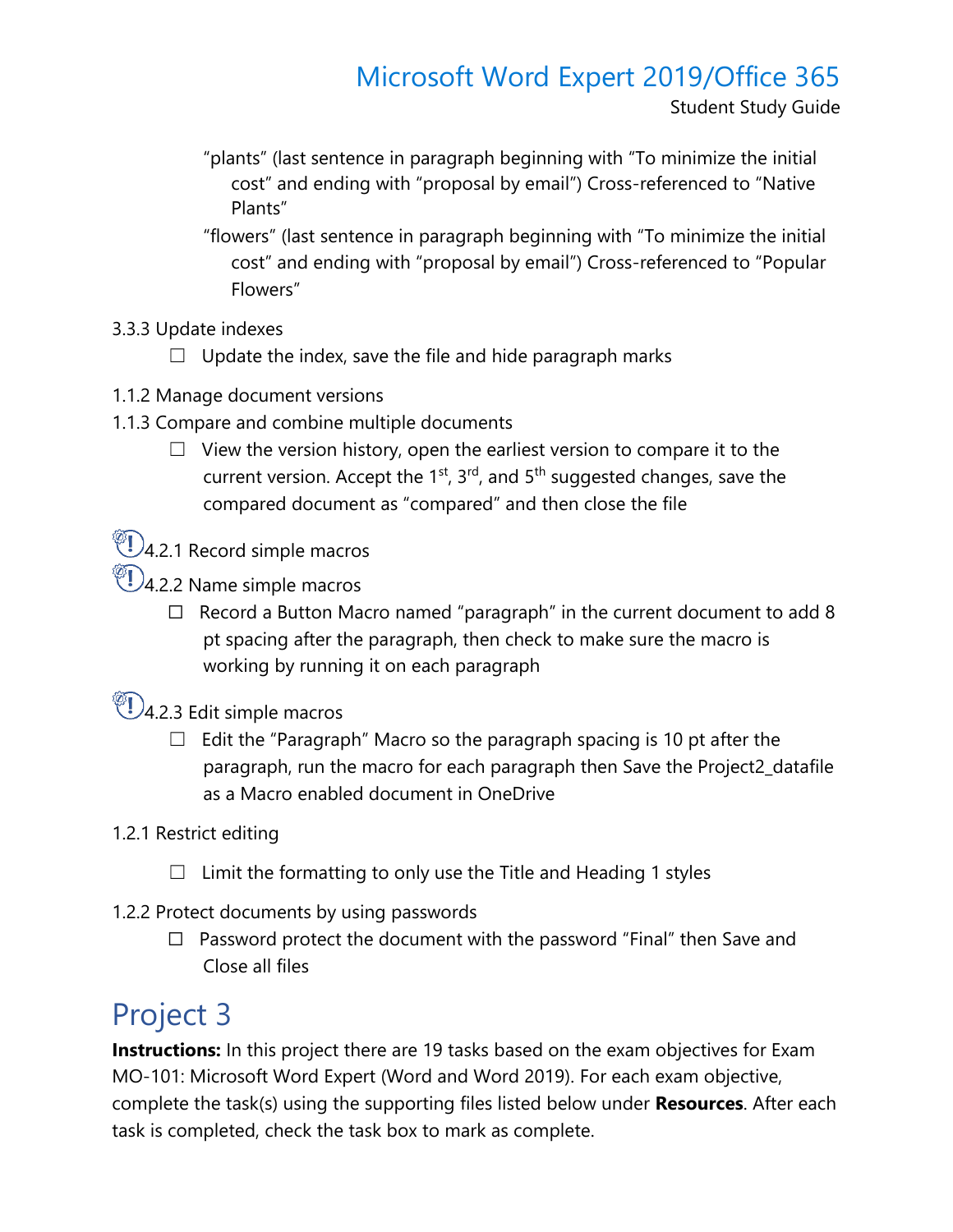Student Study Guide

*Note: Refer to the Learning Directory for step-by-step guidance and additional resources, if needed.*

 $\widehat{\P}$  Indicates certification exam objectives that are computer settings

**Resources:** Download files listed below before beginning tasks

- **Project3\_datafile.docx** in the **Project\_Files** folder
- **Combine.docx** in the **Project\_Files** folder
- **Macro.docm** in the **Project\_Files** folder
- **Styles.dotx** in the **Project\_Files** folder
- **Farm.jpg** in the **Project\_Files** folder
- **Logo.png** in the **Project\_Files** folder

#### Project 3 Tasks

1.1.3 Compare and combine multiple documents

- ☐ Combine the Project3\_datafile.docx and the Combine.docx file into a New document. Accept All Changes and Stop Tracking, then Save the file as "project3combined" and when complete, Hide Source Documents
- $\bigcirc$  4.2.4 Copy macros to other documents or templates
	- ☐ Save the document as a Macro-Enabled Document, copy the "NewMacros" macro from the Macro.docm file
- $\bigcirc$ 1.2.3 Edit simple macros
	- ☐ Edit the Header macro to change "Munsons" to "Munson's" then run the macro
- $\bigcirc$  2.1.2 Find and replace formatting and styles
	- ☐ Use Find and Replace to Replace All Heading 1 Styles with Heading 2 Styles
- $\bigcirc$  2.1.1 Find and replace text by using wildcards and special characters
	- $\Box$  Use Wildcards to Find every shipping cost that begins with "1" and ends with "0" and Replace it with "150"
- $\bigcirc$ 1) 2.3.3 Copy styles to other documents or templates
	- ☐ Copy the Heading 2 style from Styles.docx into the Project3\_combined document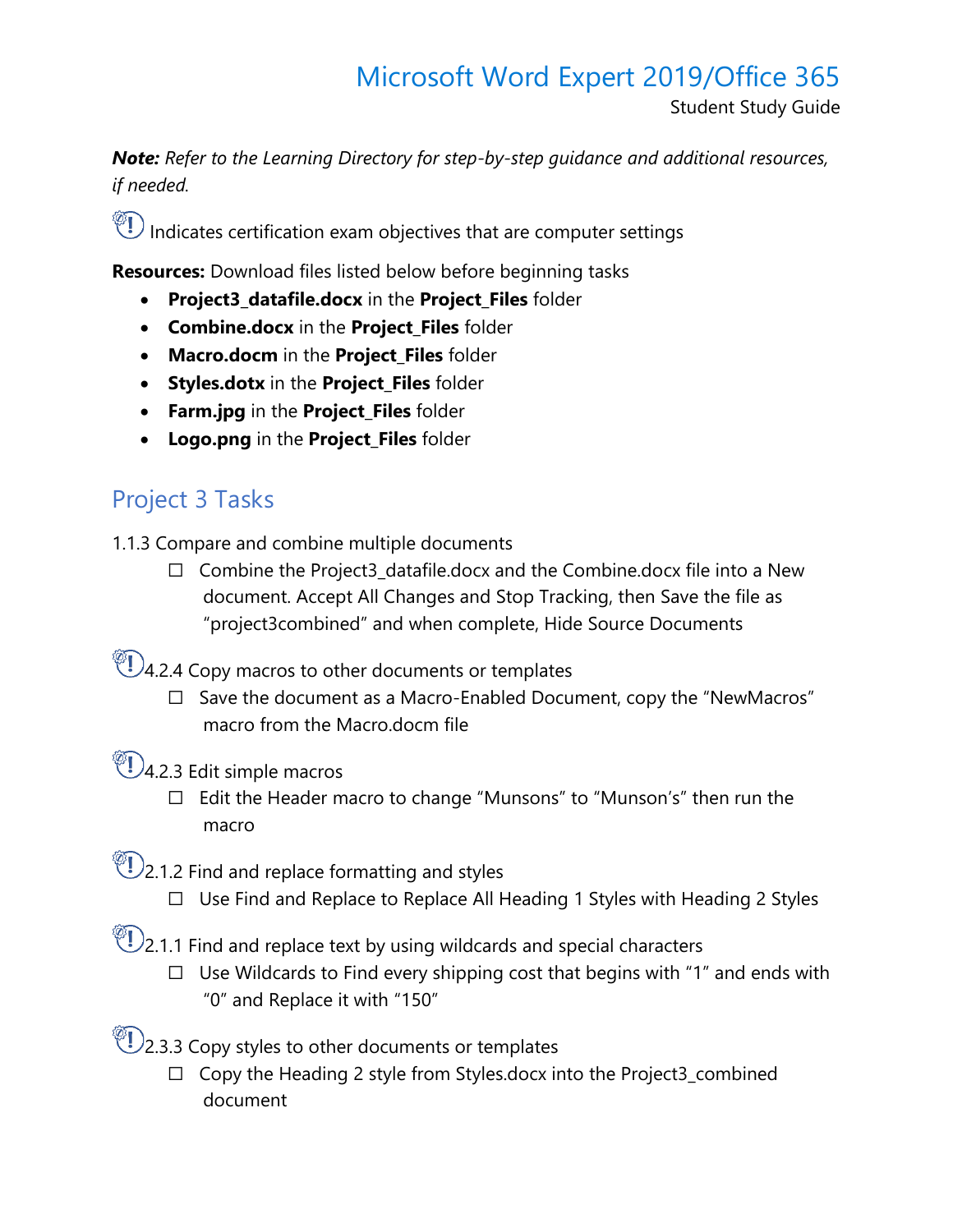Student Study Guide

- 2.2.2 Set paragraph pagination options
	- ☐ Set the Shipping Cost title and table to remain together on one page
- $\mathbb{C}$ 3.2.1 Create custom color sets
	- □ Create a Custom Color set named Munsons with the Hyperlink color Orange and Followed Hyperlink color Purple
- $\bigcirc$  3.2.3 Create custom themes
	- ☐ Save the current Theme named "Theme"
- $\bigcirc$  1.1.1 Modify existing document templates
	- ☐ Open a new document based on the "Seasonal event flyer" template then format the template as follows. Save the template as "Flyer" and Close Edit the picture to the Farm.jpg Edit the logo to Logo.png and resize to "1.5" Edit the text in the textbox as follows:
		- "Add Key Info About Your Event Here!" to "Pickles"
		- "Don't Be Shy-Tell Them Why They Can't Miss This Event" to "Preserves"
		- "One More Exciting Point Here!" to "Flowers"
		- "Add Another Important Point Here" to "Plants"
		- "You Have Room for One More Here!" to "And More!"

Edit the Company Information textbox as follows:

- "Munson's Pickles and Preserves Farm"
- "234 Bridge Street"
- "Edison, WA 10215"
- "http://www.munsonspicklesandpreservesfarm.com/"

**Note**: If the "Seasonal event flyer" is not available, choose an appropriate flyer theme

- 1.1.4 Link to external document content
	- $\Box$  Insert a link to the Flyer template from the text "flyer template" located in the paragraph beginning with "Your farm has been identified" and ending with "working with you."
- 4.1.1 Add custom fields
	- $\Box$  On the last page of the document add a field to display the UserName, then on the following line add a field to display the document Keywords
- 4.1.2 Modify field properties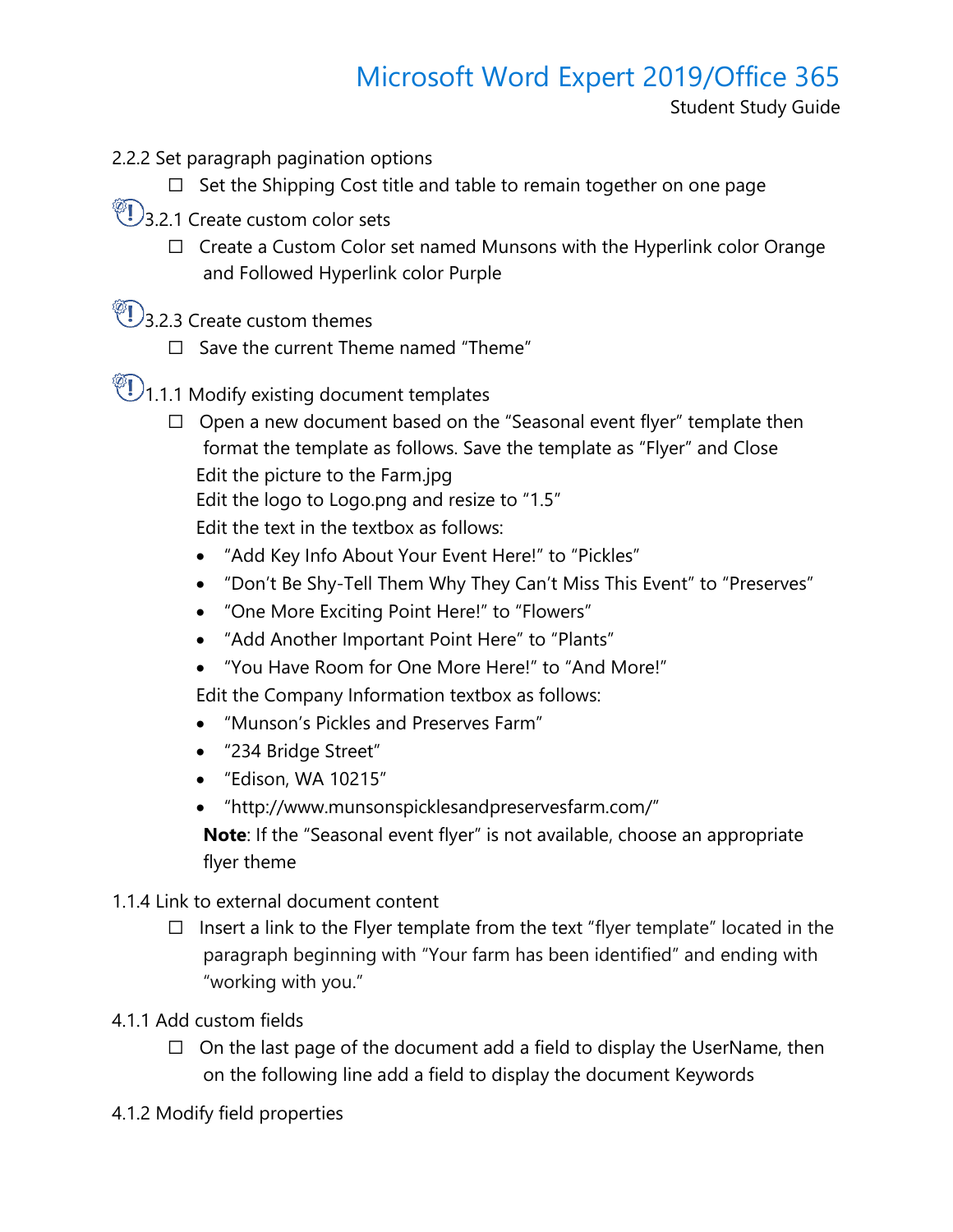Student Study Guide

- $\Box$  Update the document Keywords to "Proposal" and update the Keywords field, then format the UserName field so it displays as Uppercase
- 4.1.3 Insert standard content controls
	- $\Box$  At the end of the document add the following standard content controls each on a separate line as follows:
		- Date Picker Rich Text Combo Box Drop-Down List
- 4.1.4 Configure standard content controls
	- ☐ Configure the Content Controls as follows:
		- Date Picker to display the date as Month, Day, Year (example: January 1, 2020) Rich Text Content Control with the title "Farm name"

Combo Box with the title "Flowers" and Add Choices:

- Golden Wattle
- Orchid
- Drop-down list with the title "Plants" and Add Choices:
- Miniature Hollyhock
- Alpine Strawberry
- 3.4.1 Insert figure and table captions
	- $\Box$  Insert an appropriate caption below each table in the document
- 3.4.1 Insert figure and table captions
- 3.4.2 Configure caption properties
	- $\Box$  Insert an appropriate caption below each picture in the document with the caption label "picture"
- 3.4.3 Insert and modify a table of figures
	- $\Box$  Insert a Table of Figures for the Pictures and a Table of Figures for the Tables on their own page at the end of the document
- 3.4.2 Configure caption properties
	- $\Box$  Update each picture with the caption numbering formatted as "A,B,C"
- 3.4.3 Insert and modify a table of figures
	- □ Update the Pictures Table of Figures, then Save and Close the document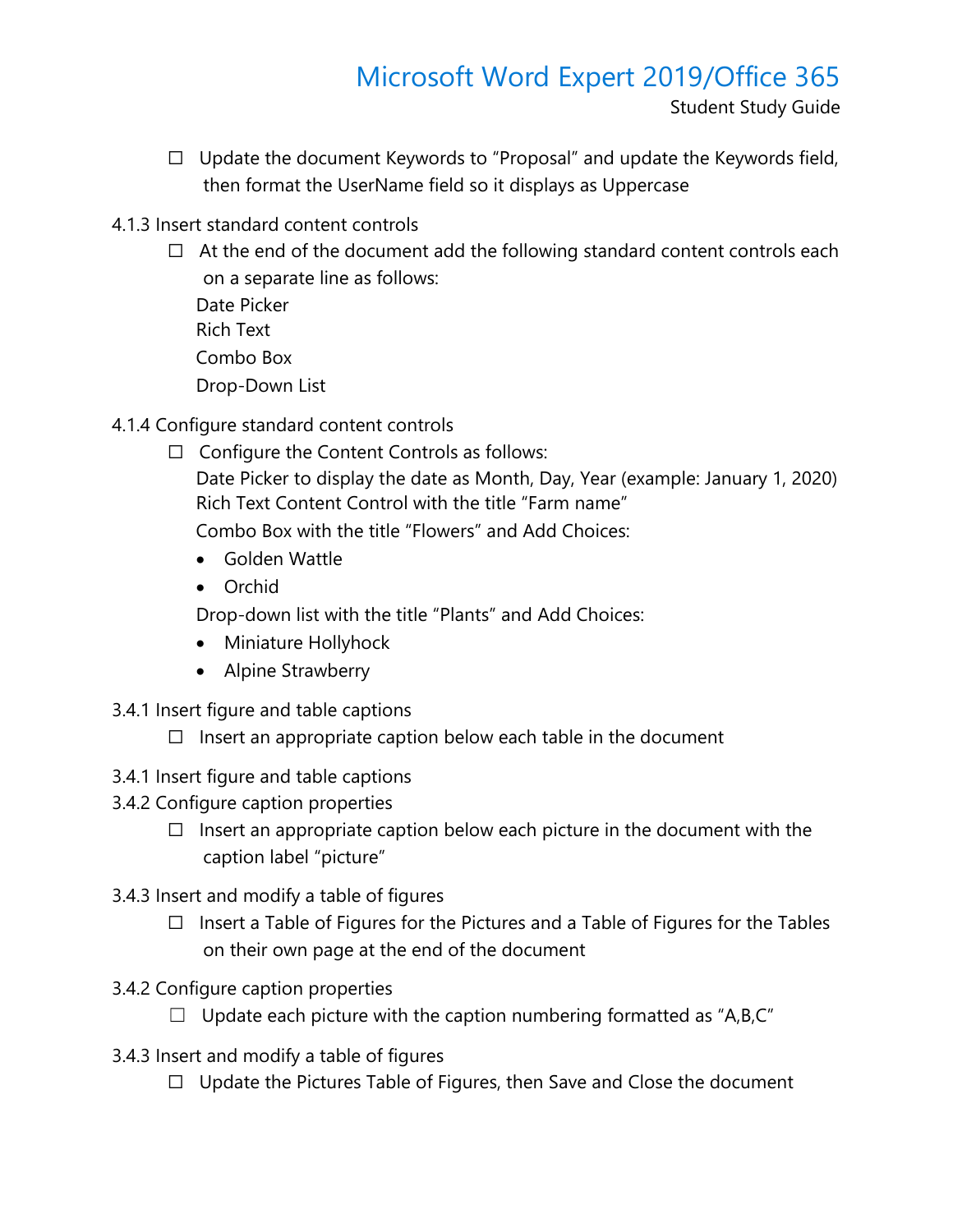## <span id="page-15-0"></span>Learning Directory

The Learning Directory allows you the opportunity to research and practice specific concepts until mastery. The table includes certification exam objectives, online resources, step-by-step guidance, along with mapping to the Study Guide projects and the MSIA Microsoft Word Expert 2019 course. Refer to the Learning Directory table if you have difficulty or need help completing specific tasks within the projects.

| <b>Word Expert 2019 Learning Directory</b>                                             |                                                       |                                                                                                                                                                                                                                                                                                                                                                                                                |                                                              |                                                                     |  |  |
|----------------------------------------------------------------------------------------|-------------------------------------------------------|----------------------------------------------------------------------------------------------------------------------------------------------------------------------------------------------------------------------------------------------------------------------------------------------------------------------------------------------------------------------------------------------------------------|--------------------------------------------------------------|---------------------------------------------------------------------|--|--|
| <b>Mapping to</b><br><b>MO-101</b><br><b>Exam</b><br><b>Objective</b><br><b>Domain</b> | <b>Online</b><br><b>Resources</b>                     | <b>Step-by-Step</b>                                                                                                                                                                                                                                                                                                                                                                                            | <b>Study</b><br><b>Guide</b><br><b>Project</b><br><b>Map</b> | <b>Word</b><br><b>Expert</b><br>2019<br><b>Course</b><br><b>Map</b> |  |  |
| 1.1.1 Modify<br>existing<br>document<br>templates                                      | Edit<br>templates                                     | 1. From the File tab, select New<br>2. Search for a template by:<br>Entering a keyword in the<br>$\bullet$<br><b>Search box</b><br>Selecting a suggested<br>$\bullet$<br>search topic<br>Selecting a built-in template<br>$\bullet$<br>icon<br>3. Make changes to the template<br>and then save the document<br>as a Word template using the<br>.dotx format                                                   | Project 3                                                    | Module 2,<br>Lesson 2<br>Module 2,<br>Lesson 3                      |  |  |
| 1.1.2<br><b>Manage</b><br>document<br>versions                                         | Recover an<br>earlier<br>version of an<br>Office file | 1. Open the file<br>2. From the File tab, select Info,<br>and then choose <b>Version</b><br>history<br>In the Version history pane,<br>3.<br>select a version to open, and<br>then open it in a separate<br>window.<br>A Previous Version bar<br>displays at the top of the file,<br>from which you can compare<br>or restore document version<br>4. Select Restore, and then from<br>the Task pane select the | Project 2                                                    | Module 2,<br>Lesson 2                                               |  |  |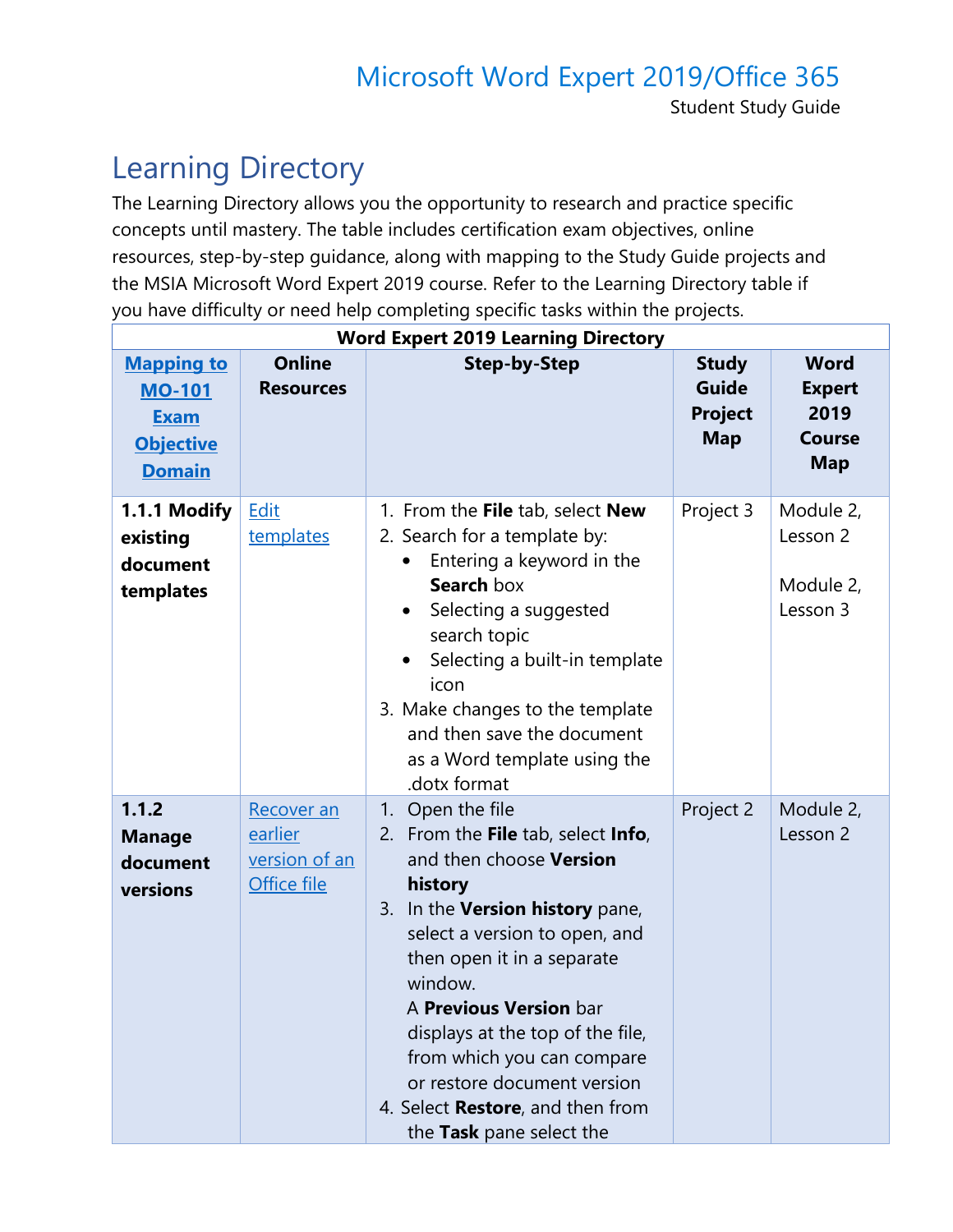|                                                             |                                                         |    | document version you want to<br>restore                                                                                                                                                                                                                                                                                                                                                                                                                                                                                                                                                                                                                                                                                                                                                                                                                                                                                                                                                                                                                                                                                  |                        |                       |
|-------------------------------------------------------------|---------------------------------------------------------|----|--------------------------------------------------------------------------------------------------------------------------------------------------------------------------------------------------------------------------------------------------------------------------------------------------------------------------------------------------------------------------------------------------------------------------------------------------------------------------------------------------------------------------------------------------------------------------------------------------------------------------------------------------------------------------------------------------------------------------------------------------------------------------------------------------------------------------------------------------------------------------------------------------------------------------------------------------------------------------------------------------------------------------------------------------------------------------------------------------------------------------|------------------------|-----------------------|
| 1.1.3<br>Compare<br>and<br>combine<br>multiple<br>documents | <b>View and</b><br>compare<br>documents<br>side by side | 8. | 1. From the <b>Review</b> tab ><br><b>Compare</b> group, select<br><b>Compare, and then in the sub-</b><br>menu, select <b>Compare</b> again<br>3. In the Compare Documents<br>dialog box, select the original<br>document and the revised<br>document<br>4. From the Original document<br>drop-down, select the<br>document you sent out for<br>review. If you need to browse<br>to the file's location, select the<br><b>Browse for original folder</b><br>icon<br>5. From the Revised document<br>drop-down, select the<br>document to compare with<br>original<br>6. In the Label changes with<br>box, enter a name or phrase<br>7. Select the <b>More</b> $>$ button to<br>get additional options for<br>comparing and combining the<br>documents<br>In Show changes in section,<br>select how to display the<br>changes, then select OK<br>Note: Word opens a new<br>document that is a combination of<br>the original document and the<br>copy you compared it to<br>9. To change the display options,<br>in the <b>Compare</b> group, select<br><b>Compare, and then in the sub-</b><br>menu, select Show Source | Project 2<br>Project 3 | Module 2,<br>Lesson 3 |
|                                                             |                                                         |    | <b>Documents</b>                                                                                                                                                                                                                                                                                                                                                                                                                                                                                                                                                                                                                                                                                                                                                                                                                                                                                                                                                                                                                                                                                                         |                        |                       |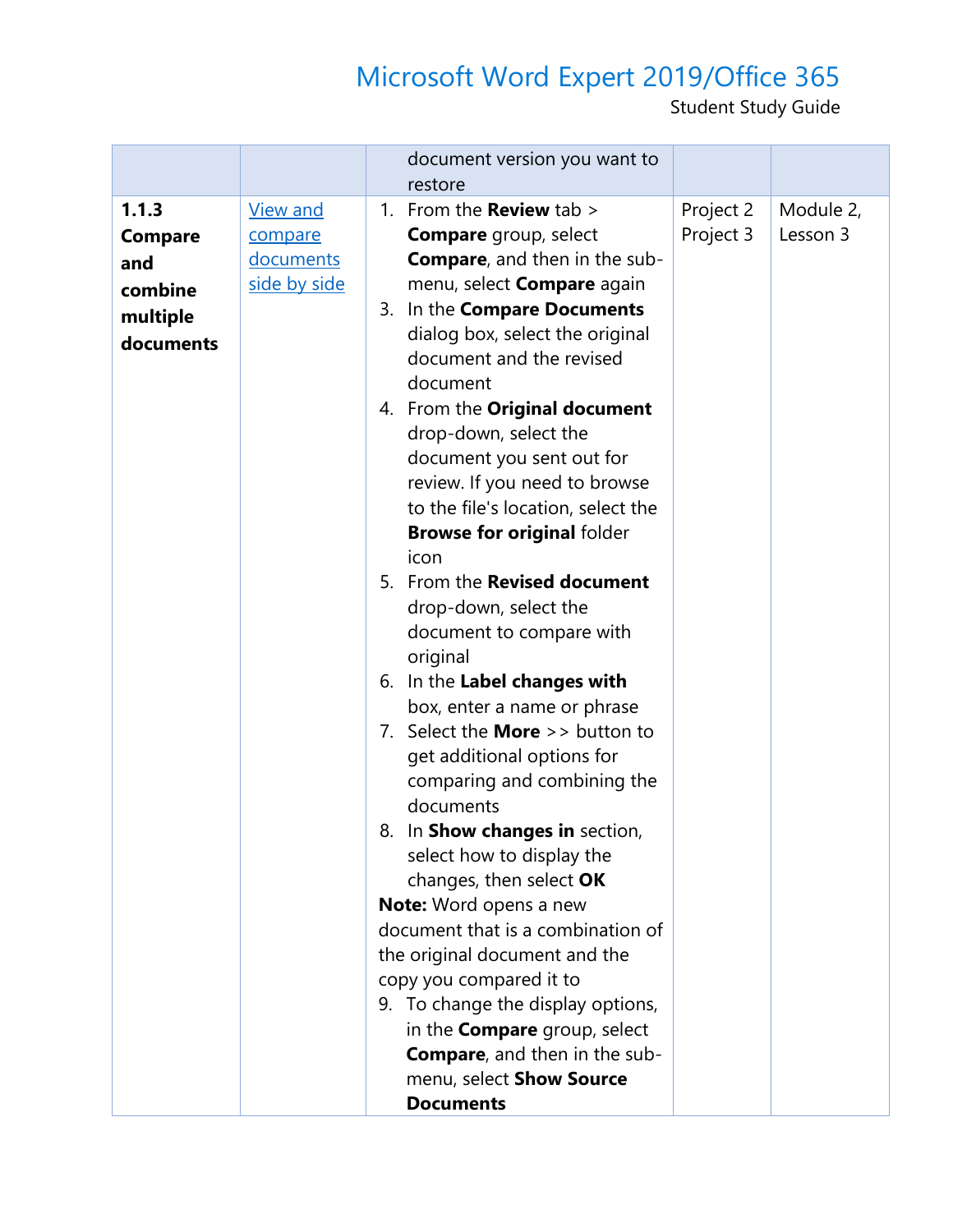|                                                                    |                                  | 10. After resolving the combined,<br>save the new document                                                                                                                                                        |           |                       |
|--------------------------------------------------------------------|----------------------------------|-------------------------------------------------------------------------------------------------------------------------------------------------------------------------------------------------------------------|-----------|-----------------------|
| 1.1.3<br><b>Compare</b><br>and<br>combine<br>multiple<br>documents | Combine<br>document<br>revisions | Note: the Combine feature can<br>only keep one set of formatting<br>changes<br>1. From the <b>Review</b> tab $>$<br><b>Compare</b> group, select<br><b>Compare, and then from the</b><br>sub-menu, choose Combine | Project 3 | Module 5,<br>Lesson 1 |
|                                                                    |                                  | 3. In the <b>Combine Documents</b><br>dialog box $>$ Original<br>document drop-down, select<br>the reviewed document. If<br>needed, select the <b>Browse</b><br>original documents folder<br>icon                 |           |                       |
|                                                                    |                                  | 4. In the <b>Combine Documents</b><br>dialog box $>$ Revised<br>document drop-down, select<br>the document to merge<br>(usually your original<br>document)                                                        |           |                       |
|                                                                    |                                  | In the Label changes with<br>5.<br>box, enter a name or phrase<br>Select the <b>More</b> button to<br>6.                                                                                                          |           |                       |
|                                                                    |                                  | access additional options for<br>combining the documents                                                                                                                                                          |           |                       |
|                                                                    |                                  | 7. In the <b>Show changes in</b><br>section, select how to review<br>the changes by selecting from<br>one of the options                                                                                          |           |                       |
|                                                                    |                                  | <b>Note:</b> Word opens the document<br>that combines the original<br>document and the copy you are<br>comparing it to                                                                                            |           |                       |
|                                                                    |                                  | To change the display options,<br>8.<br>in the <b>Compare</b> group, select                                                                                                                                       |           |                       |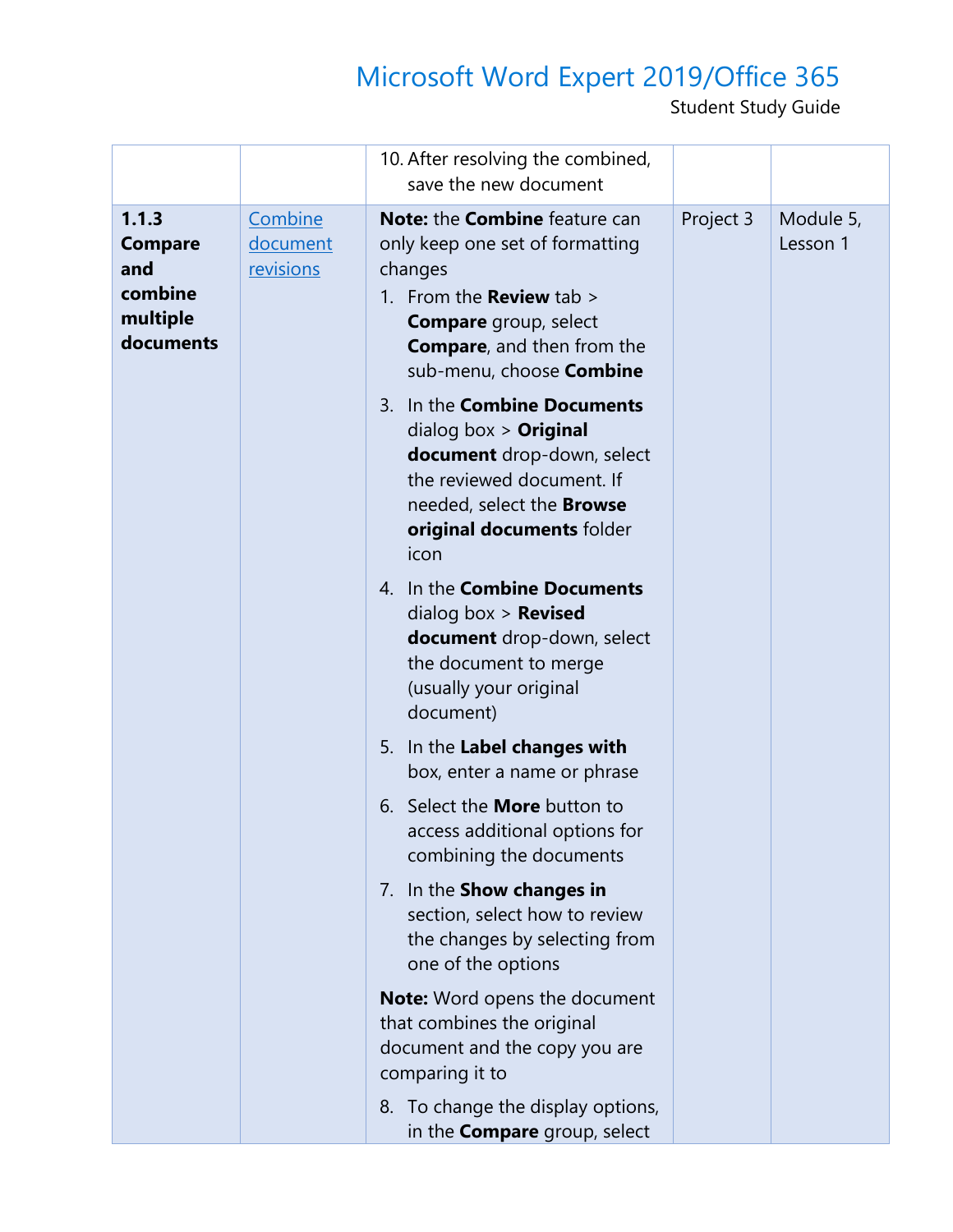|                                                         |                                   | <b>Compare, and then in the sub-</b><br>menu, select Show Source<br><b>Documents</b>                                                                                                                                                                                                                                                                                                                                                                                                                                                                            |                                     |                       |
|---------------------------------------------------------|-----------------------------------|-----------------------------------------------------------------------------------------------------------------------------------------------------------------------------------------------------------------------------------------------------------------------------------------------------------------------------------------------------------------------------------------------------------------------------------------------------------------------------------------------------------------------------------------------------------------|-------------------------------------|-----------------------|
|                                                         |                                   | 9. After resolving the combined<br>changes, save the document                                                                                                                                                                                                                                                                                                                                                                                                                                                                                                   |                                     |                       |
| <b>1.1.4 Link to</b><br>external<br>document<br>content | <b>Embed and</b><br>link to files | Link to a file on your computer<br>1. Select the text or picture<br>2. From the <b>Insert</b> $tab >$ <b>Links</b><br>group, select Link<br>3. In the Insert Hyperlink dialog<br>$box >$ Link to section, select<br><b>Existing File or Web Page</b><br>4. From the Look in drop-down,<br>navigate to the file<br>5. Select OK<br>Link to a new file on your<br>computer<br>1. Select the text or picture<br>2. From the <b>Insert</b> $tab >$ <b>Links</b>                                                                                                     | Project 1<br>Project 2<br>Project 3 | Module 5,<br>Lesson 1 |
|                                                         |                                   | group, select Link<br>3. In the Insert Hyperlink dialog<br>$box >$ Link to section, select<br><b>Create New Document</b><br>4. In the <b>Name of new</b><br><b>document</b> box, enter a name<br>for the new file, and either use<br>the location displayed under<br>Full path or browse to a<br>different save location by<br>selecting Change<br>5. Choose whether to Edit the<br>new document later or open<br>and <b>Edit the new document</b><br>now<br>Link to a new email message<br>1. Select the text or picture that<br>you want to display as a link |                                     |                       |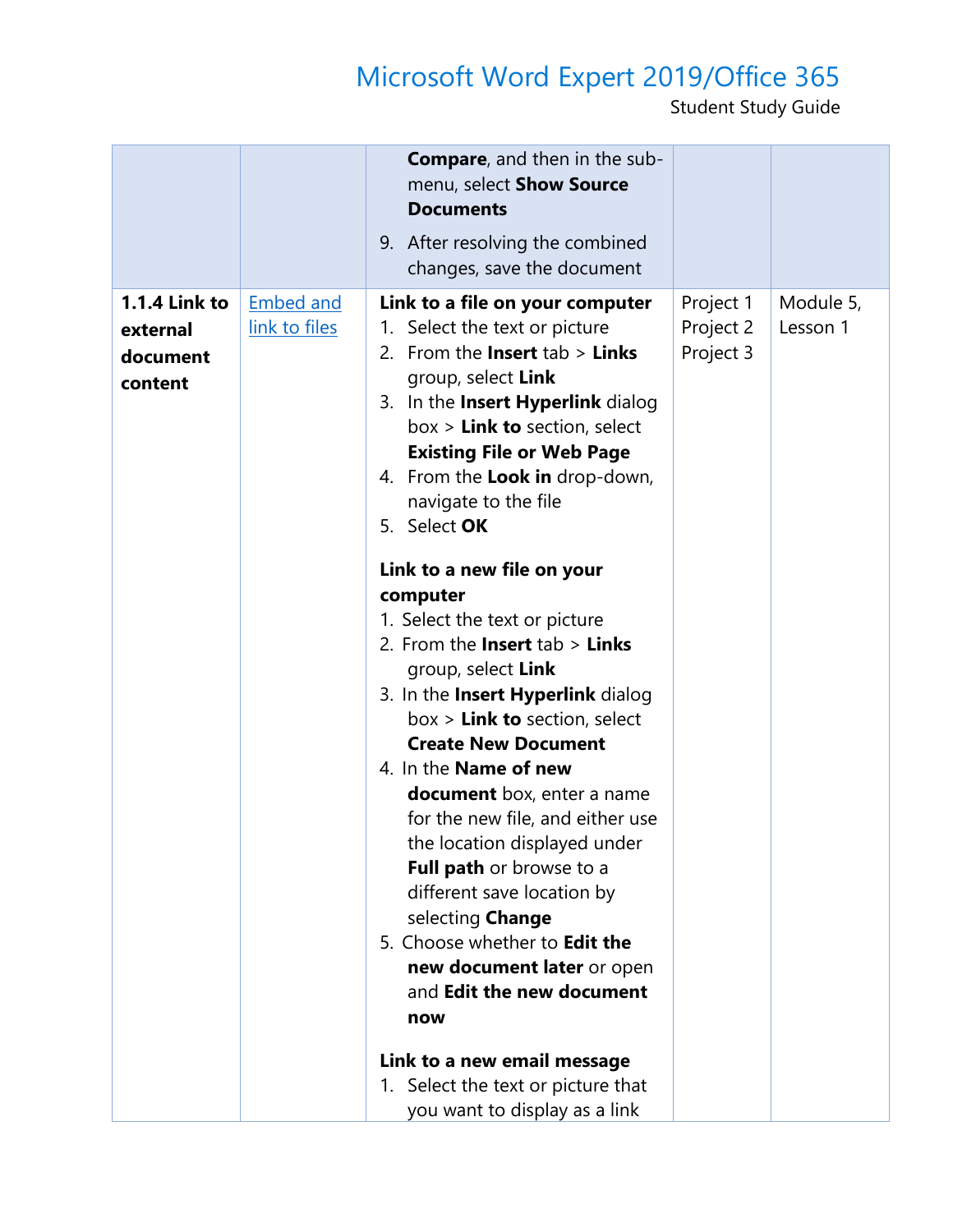|                                         |                                                          | 6. On the <b>Insert</b> tab $>$ <b>Links</b><br>group, select Link<br>2. In the Insert Hyperlink dialog<br>box, under Link to, select E-<br>mail Address<br>3. In the <b>E-mail address</b> box,<br>enter the email address or<br>select an address in the<br><b>Recently used e-mail</b><br>addresses list<br>4. In the <b>Subject</b> box, enter the<br>subject of the message<br>Link to a location in the<br>document<br>1. Select the text or picture that<br>you want to display as a link<br>2. On the <b>Insert</b> $tab >$ <b>Links</b><br>group, select Link<br>3. From the Insert Hyperlink<br>dialog box, under Link to,<br>select Place in This<br><b>Document</b><br>4. From the list, select the<br>heading or bookmark to link<br>to your text or picture |           |                       |
|-----------------------------------------|----------------------------------------------------------|---------------------------------------------------------------------------------------------------------------------------------------------------------------------------------------------------------------------------------------------------------------------------------------------------------------------------------------------------------------------------------------------------------------------------------------------------------------------------------------------------------------------------------------------------------------------------------------------------------------------------------------------------------------------------------------------------------------------------------------------------------------------------|-----------|-----------------------|
| 1.1.5 Enable<br>macros in a<br>document | Enable or<br><u>disable</u><br>macros in<br>Office files | <b>Enable Macros</b><br>1. From the <b>File</b> tab $>$ <b>Security</b><br><b>Warning area, select Enable</b><br><b>Content</b><br>2. Under Enable Content, select<br><b>Enable All Content</b><br><b>Change macro settings</b><br>1. From the File tab, select<br><b>Options</b><br>2. Select Trust Center, and then<br>choose Trust Center Settings                                                                                                                                                                                                                                                                                                                                                                                                                     | Project 1 | Module 1,<br>Lesson 1 |
|                                         |                                                          | 3. In the Macro Settings section,<br>change the settings                                                                                                                                                                                                                                                                                                                                                                                                                                                                                                                                                                                                                                                                                                                  |           |                       |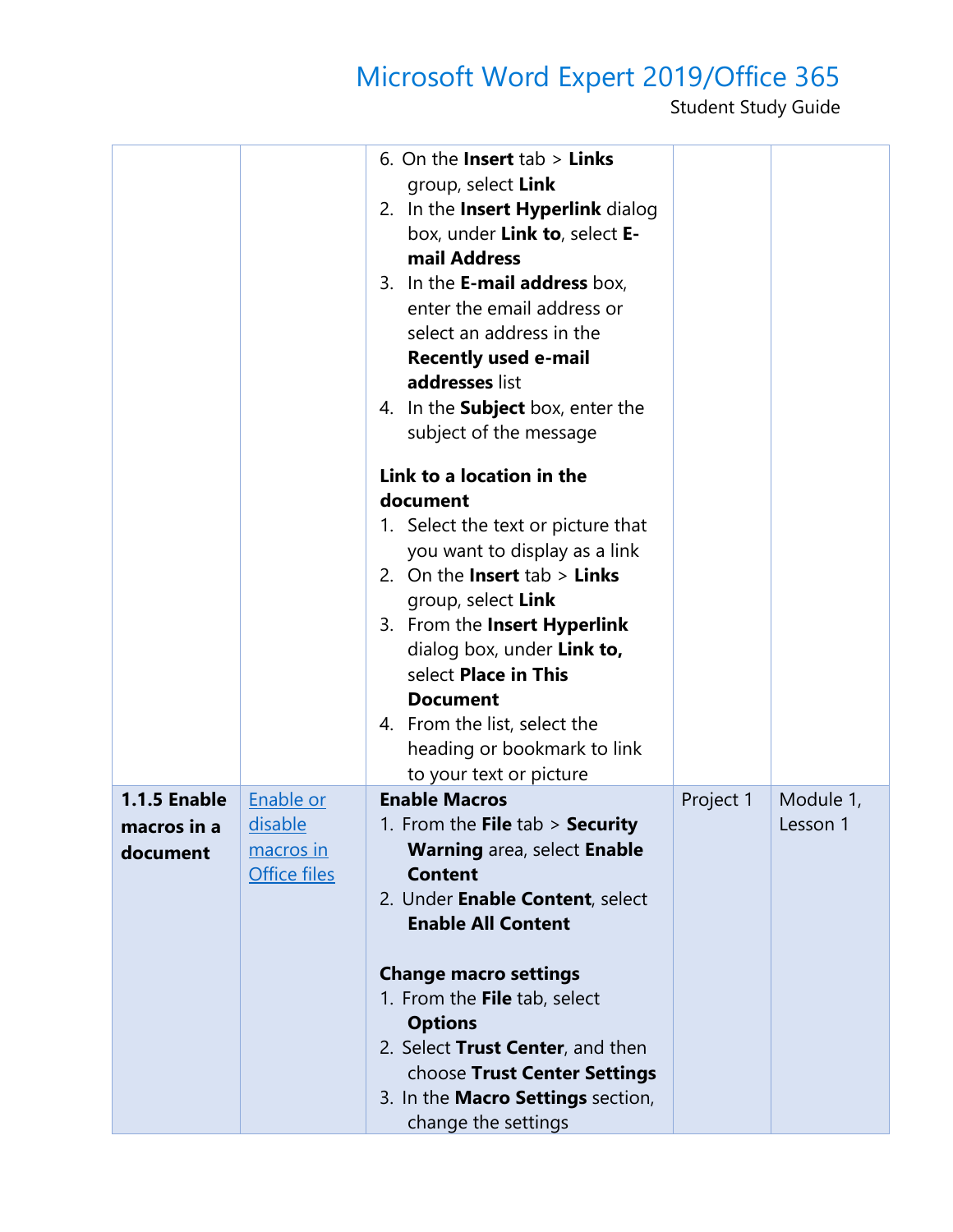|                                                                         |                                                                   | 4. Select Ok                                                                                                                                                                                                                                                                                                                                                              |                        |                       |
|-------------------------------------------------------------------------|-------------------------------------------------------------------|---------------------------------------------------------------------------------------------------------------------------------------------------------------------------------------------------------------------------------------------------------------------------------------------------------------------------------------------------------------------------|------------------------|-----------------------|
| 1.1.6<br><b>Customize</b><br>the Quick<br><b>Access</b><br>toolbar      | Customize<br>the Quick<br><b>Access</b><br>Toolbar                | 1. Select Customize Quick<br><b>Access Toolbar, and select</b><br><b>More Commands</b><br>2. In the Choose commands<br><b>from</b> list, select the command<br>3. Locate the command in the list,<br>and then select <b>Add</b>                                                                                                                                           | Project 1<br>Project 2 | Module 1,<br>Lesson 2 |
| 1.1.7<br><b>Display</b><br>hidden<br>ribbon tabs                        | Customize<br>the ribbon                                           | Hide or unhide a tab<br>1. Right-click or access the<br>context menu on any empty<br>space in the ribbon<br>2. Select Customize the Ribbon<br>3. In the <b>Word Options</b> window<br>under the Customize the<br><b>Ribbon</b> list, uncheck or check<br>the box next to the tab that<br>you wish to hide or unhide<br>4. Review and save your changes,<br>then select OK | Project 1<br>Project 2 | Module 1,<br>Lesson 2 |
| 1.1.8<br><b>Change the</b><br><b>Normal</b><br>template<br>default font | Change the<br><b>Normal</b><br>template                           | 1. From the <b>Home</b> $tab >$ <b>Font</b><br>group, launch the Font dialog<br>box<br>2. Select the desired font and<br>size<br>Select Set As Default<br>3.<br>4. Select one of the following:<br>This document only<br>All documents based on<br>the Normal template<br>Select OK<br>5.                                                                                 | Project 1<br>Project 2 | Module 1,<br>Lesson 1 |
| 1.2.1<br><b>Restrict</b><br>editing                                     | <b>Allow</b><br>changes to<br>parts of a<br>protected<br>document | <b>Restrict styles and themes</b><br>1. From the <b>Review</b> tab ><br>Protect group, select Restrict<br><b>Editing</b><br>2. In the Formatting<br><b>Restrictions</b> section, select<br><b>Settings</b><br>3. In the Formatting<br><b>Restrictions</b> dialog box, in the                                                                                              | Project 1<br>Project 2 | Module 4,<br>Lesson 3 |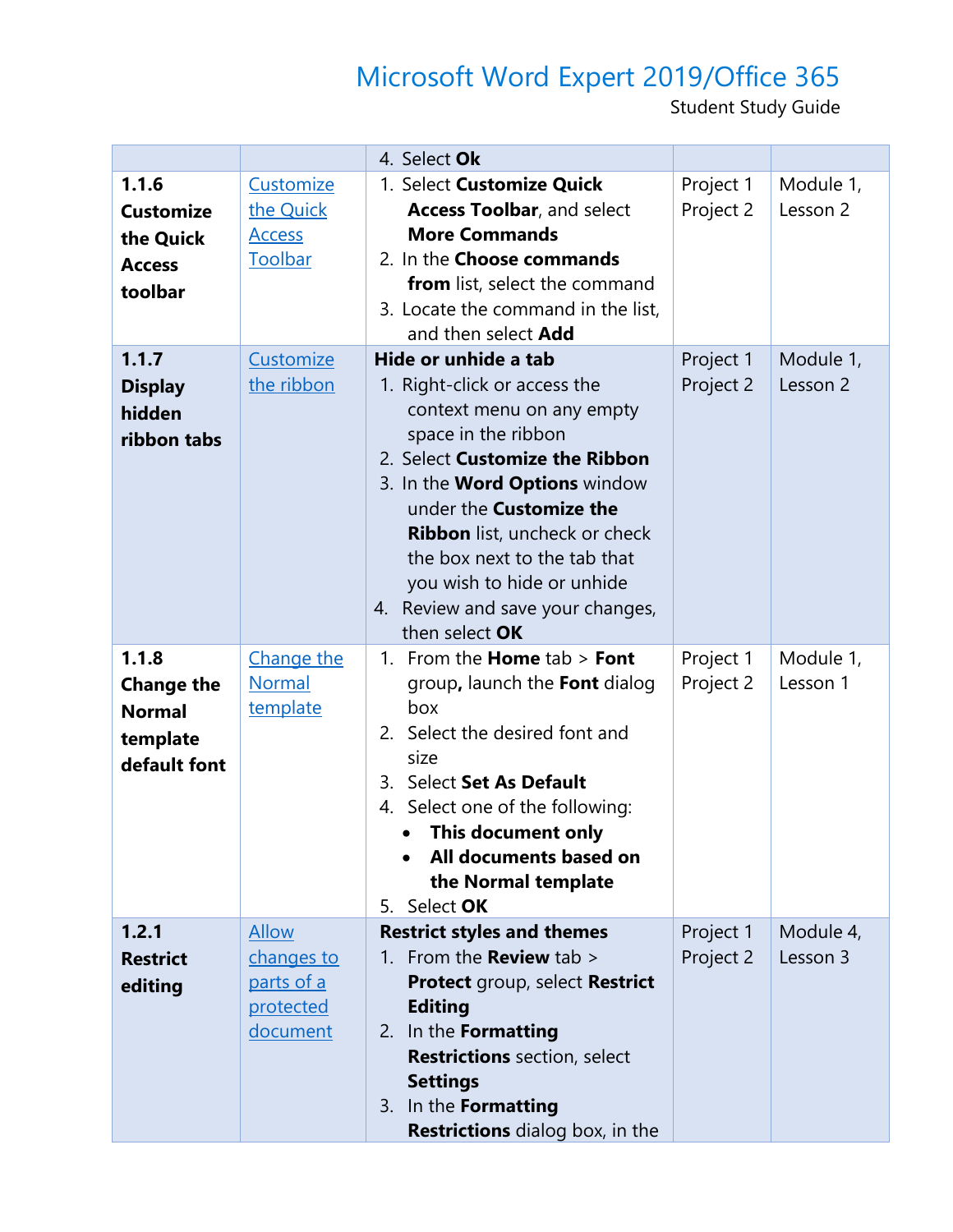|  | <b>Styles</b> section, select the Limit<br>formatting to a selection of<br>styles check box<br>4. Choose the styles to restrict by<br>clearing the check box for each<br>style<br>5. In the <b>Formatting</b> section,<br>select any of the check boxes<br>that apply |  |
|--|-----------------------------------------------------------------------------------------------------------------------------------------------------------------------------------------------------------------------------------------------------------------------|--|
|  | <b>Restrict editing</b>                                                                                                                                                                                                                                               |  |
|  | 1. From the <b>Review</b> tab, in the                                                                                                                                                                                                                                 |  |
|  | Protect group, select Restrict<br><b>Editing</b>                                                                                                                                                                                                                      |  |
|  | 2. In the 2. Editing restrictions                                                                                                                                                                                                                                     |  |
|  | section, select the <b>Allow only</b>                                                                                                                                                                                                                                 |  |
|  | this type of editing in the                                                                                                                                                                                                                                           |  |
|  | <b>document</b> check box                                                                                                                                                                                                                                             |  |
|  | 3. In the list of editing                                                                                                                                                                                                                                             |  |
|  | restrictions, select No changes<br>(Read only)                                                                                                                                                                                                                        |  |
|  | 4. Select the part(s) of the                                                                                                                                                                                                                                          |  |
|  | document where you want to                                                                                                                                                                                                                                            |  |
|  | allow changes                                                                                                                                                                                                                                                         |  |
|  | 5. In the Exceptions (optional)                                                                                                                                                                                                                                       |  |
|  | section, do one of the                                                                                                                                                                                                                                                |  |
|  | following:                                                                                                                                                                                                                                                            |  |
|  | a. To allow anyone who opens                                                                                                                                                                                                                                          |  |
|  | the document to edit the<br>selected section, select the                                                                                                                                                                                                              |  |
|  | <b>Everyone</b> check box in the                                                                                                                                                                                                                                      |  |
|  | <b>Groups list</b>                                                                                                                                                                                                                                                    |  |
|  | b. To allow only particular                                                                                                                                                                                                                                           |  |
|  | individuals to edit the                                                                                                                                                                                                                                               |  |
|  | selected section, select                                                                                                                                                                                                                                              |  |
|  | More users, and then enter                                                                                                                                                                                                                                            |  |
|  | the usernames. Include your                                                                                                                                                                                                                                           |  |
|  | name if you want to be able<br>to edit that part of the                                                                                                                                                                                                               |  |
|  | document. Separate each                                                                                                                                                                                                                                               |  |
|  |                                                                                                                                                                                                                                                                       |  |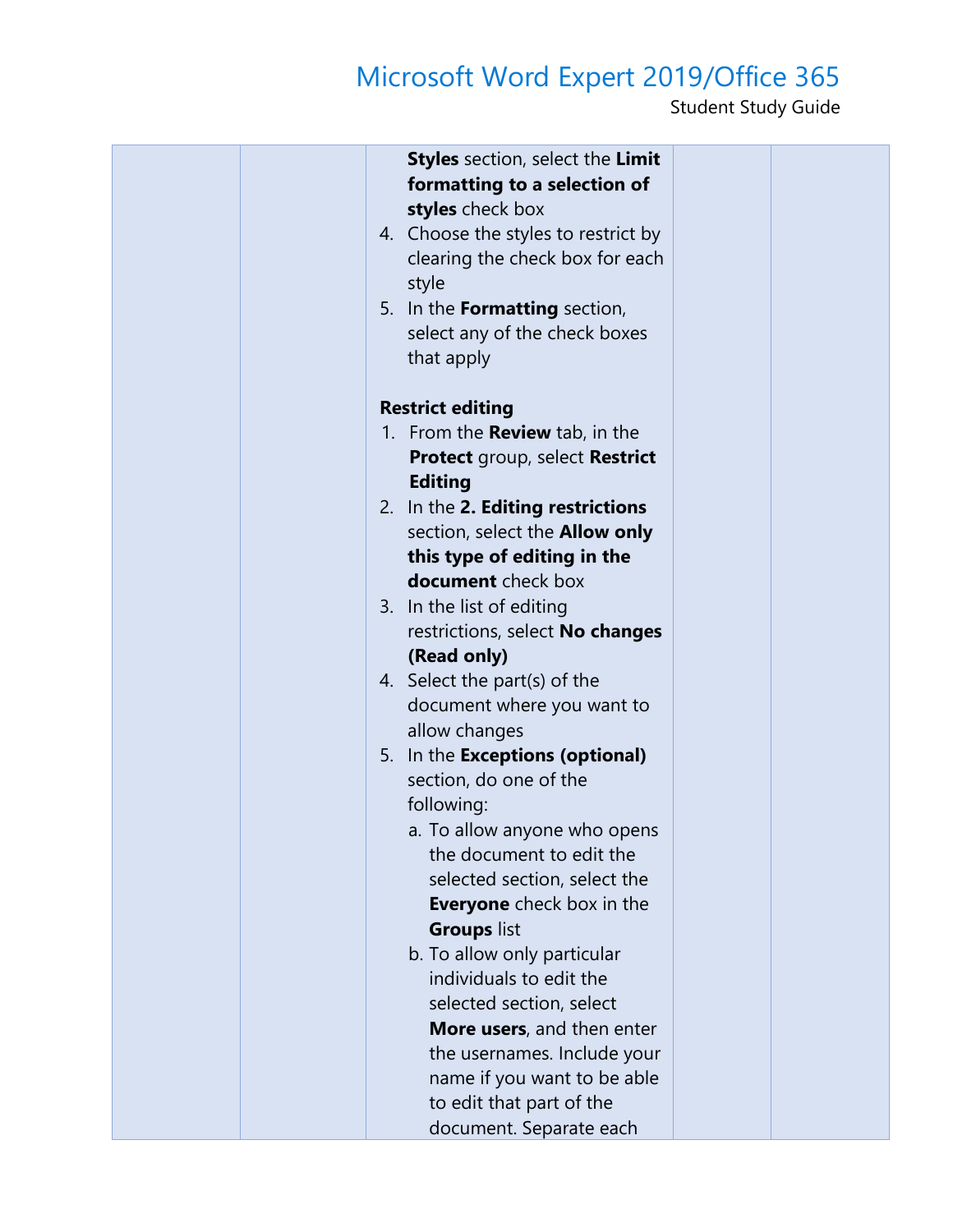|                                                               |                                             | name from the next name<br>with a semicolon<br><b>Note:</b> If you intend to help<br>protect the document via user<br>authentication rather than<br>passwords, make sure to enter<br>email addresses for the<br>usernames<br>6. Select OK, and then select the<br>check boxes for the names of<br>the individuals allowed to edit<br>7. Continue to select parts of the<br>document and assign users<br>permission to edit<br>8. In the 3. Start enforcement<br>section, select Yes, Start<br><b>Enforcing Protection</b><br>9. Do one of the following:<br>To assign a password to the<br>$\bullet$<br>document, enter a password<br>in the <b>Enter new password</b><br>(optional) box, and then<br>confirm the password<br>To encrypt the document so<br>$\bullet$<br>that only authenticated<br>owners of the document<br>can remove the protection,<br>select User authentication |                        |                       |
|---------------------------------------------------------------|---------------------------------------------|----------------------------------------------------------------------------------------------------------------------------------------------------------------------------------------------------------------------------------------------------------------------------------------------------------------------------------------------------------------------------------------------------------------------------------------------------------------------------------------------------------------------------------------------------------------------------------------------------------------------------------------------------------------------------------------------------------------------------------------------------------------------------------------------------------------------------------------------------------------------------------------|------------------------|-----------------------|
| 1.2.2<br><b>Protect</b><br>documents<br>by using<br>passwords | Protect a<br>document<br>with a<br>password | 1. From the File tab, select Info<br>2. Select Protect Document, and<br>then select one of the<br>following commands:<br><b>Always Open Read-Only.</b><br>Helps prevent accidental<br>changes by asking readers<br>to opt in to editing<br><b>Encrypt with Password.</b><br>Helps protect this<br>document via a password                                                                                                                                                                                                                                                                                                                                                                                                                                                                                                                                                              | Project 1<br>Project 2 | Module 4,<br>Lesson 3 |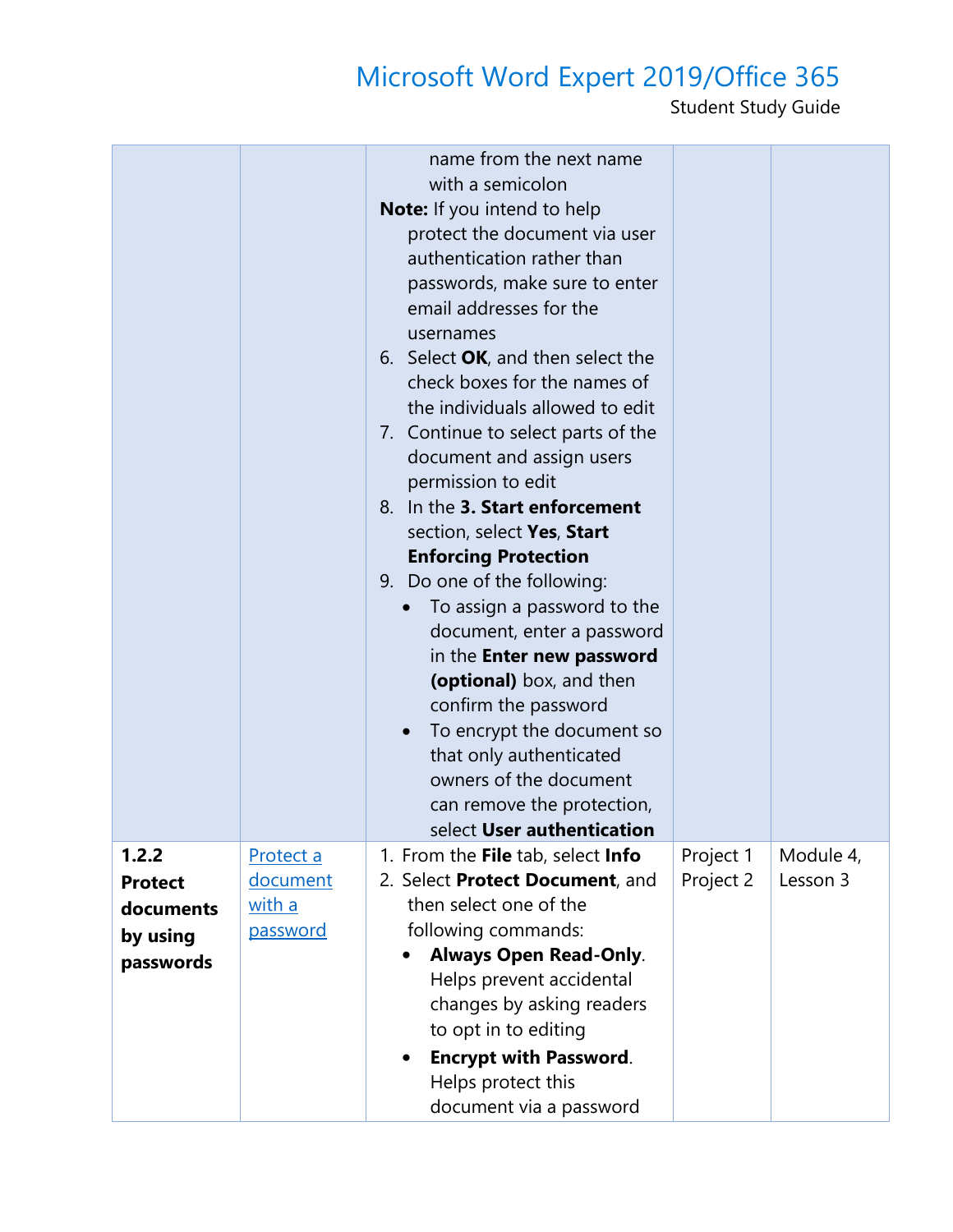|                                                                   |                                                                                                                                                  | <b>Restrict Editing. Controls</b><br>the types of changes others<br>can make<br><b>Restrict Access</b> , Grants<br>people access while<br>removing their ability to<br>edit, copy, or print this<br>document<br><b>Add a Digital Signature.</b><br>Helps ensure the integrity of<br>the document by adding an<br>invisible digital signature<br><b>Mark as Final.</b> Lets readers<br>know that the document is<br>final |           |                       |
|-------------------------------------------------------------------|--------------------------------------------------------------------------------------------------------------------------------------------------|--------------------------------------------------------------------------------------------------------------------------------------------------------------------------------------------------------------------------------------------------------------------------------------------------------------------------------------------------------------------------------------------------------------------------|-----------|-----------------------|
| 1.3.1<br><b>Configure</b><br>editing and<br>display<br>languages  | Add an<br>editing<br>language or<br>set language<br>preferences<br>in Office                                                                     | From the File tab, select Options,<br>then select Language                                                                                                                                                                                                                                                                                                                                                               | Project 1 | Module 1,<br>Lesson 3 |
| 1.3.2 Use<br>language-<br>specific<br>features                    | Add an<br>editing<br>language or<br>set language<br>preferences<br>in Office<br><b>Language</b><br><b>Accessory</b><br>Pack for<br><b>Office</b> | From the File tab, select Options,<br>then select Language                                                                                                                                                                                                                                                                                                                                                               | Project 1 | Module 1,<br>Lesson 3 |
| <b>2.1.1 Find</b><br>and replace<br>text by<br>using<br>wildcards | Find and<br>replace text<br><b>Examples of</b><br>wildcard<br>characters                                                                         | 1. From the Home tab > Editing<br>group, select Replace.<br>Alternatively, select Ctrl+H<br>2. In the Find and Replace<br>dialog box, select <b>More &gt;&gt;</b>                                                                                                                                                                                                                                                        | Project 3 | Module 4,<br>Lesson 4 |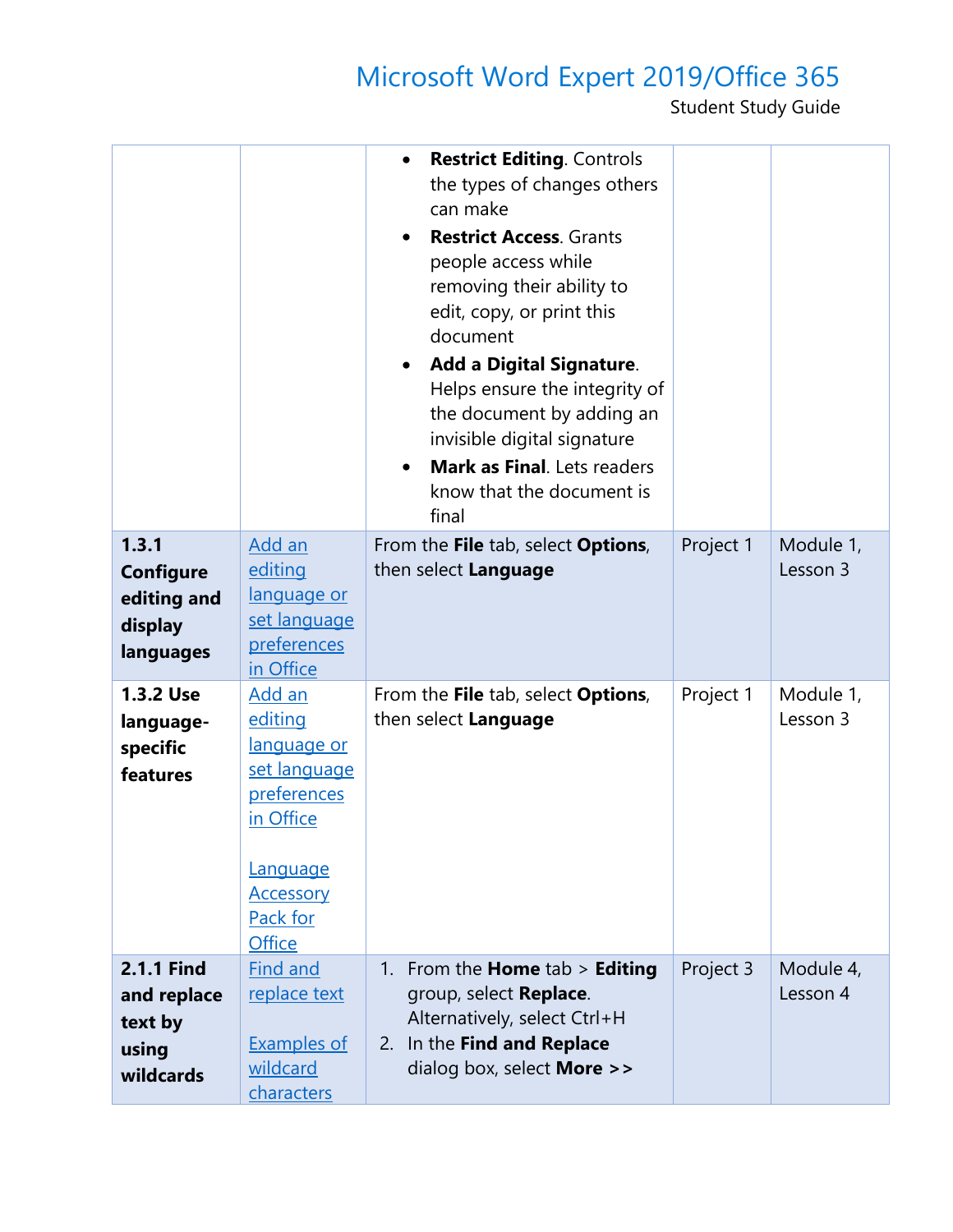| and special<br>characters                                    |                                                                                                                                   | In the Search Options section,<br>3.<br>select the Use wildcards check<br>box<br>4. In the Find what box, enter<br>the text<br>5. In the <b>Replace with</b> box, enter<br>the text                                                                                                                                                                                                                                          |           |                       |
|--------------------------------------------------------------|-----------------------------------------------------------------------------------------------------------------------------------|------------------------------------------------------------------------------------------------------------------------------------------------------------------------------------------------------------------------------------------------------------------------------------------------------------------------------------------------------------------------------------------------------------------------------|-----------|-----------------------|
| <b>2.1.2 Find</b><br>and replace<br>formatting<br>and styles | <b>Find and</b><br>replace text<br>Use a screen<br>reader to<br>find text with<br><u>specific</u><br><u>formatting in</u><br>Word | 1. From the <b>Home</b> tab $>$ <b>Editing</b><br>group, select Replace.<br>Alternatively, select Ctrl+H<br>2. In the Find and Replace<br>dialog box, select <b>More&gt;&gt;</b><br>In the Search Options section,<br>3.<br>select Format<br>4. Select one of the following<br>commands:<br><b>Font</b><br>Paragraph<br><b>Tabs</b><br>Language<br><b>Frame</b><br><b>Style</b><br><b>Highlight</b><br>$\bullet$             | Project 3 | Module 4,<br>Lesson 4 |
| 2.1.3 Apply<br><b>Paste</b><br><b>Options</b>                | Control the<br>formatting<br>when you<br>paste text                                                                               | 1. Place the cursor in the correct<br>position in the document<br>From the <b>Home</b> tab ><br>2.<br><b>Clipboard</b> group, select the<br>Paste drop-down<br>3. In the <b>Paste Options:</b> section,<br>hover over the buttons for a<br>live review<br>4. Select the paste option:<br><b>Use Destination Theme</b><br><b>Keep Source Formatting</b><br><b>Merge Formatting</b><br><b>Picture</b><br><b>Keep Text Only</b> | Project 1 | Module 3,<br>Lesson 5 |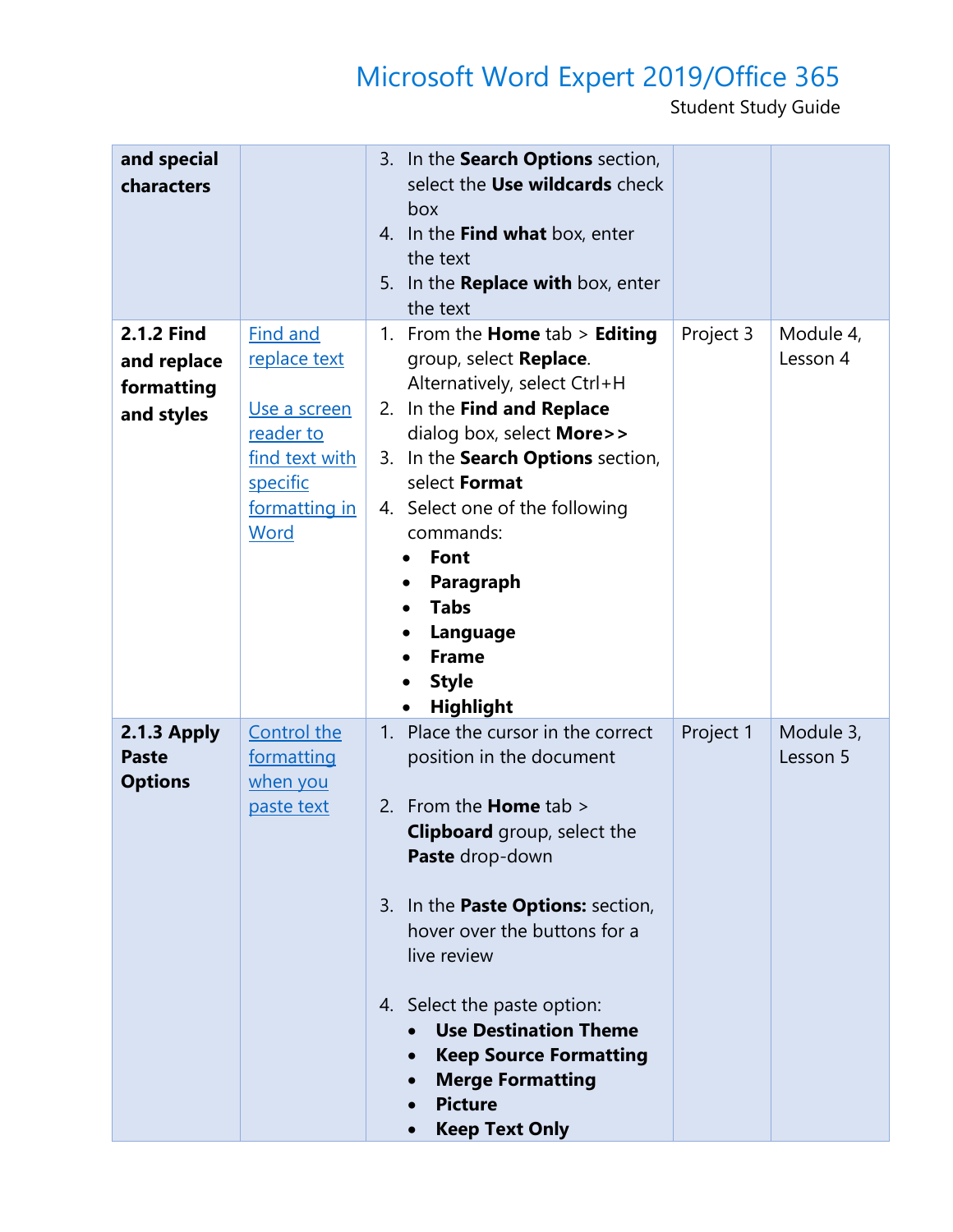| 2.2.1<br>Configure<br>hyphenation<br>and line<br>numbers | Control<br>hyphenation<br>Add or<br>remove line<br>numbers | <b>Hyphenation</b><br>1. Place the cursor in the<br>document to insert a<br>nonbreaking hyphen<br>2. From the Layout tab $>$ Page<br>Setup group, select the<br>Hyphenation drop-down<br><b>Line numbers</b><br>1. From the Layout tab > Page<br><b>Setup</b> group, select the Line<br><b>Numbers</b> drop-down<br>2. Do one of the following:<br>To number consecutively<br>throughout the document,<br>select Continuous<br>To start with number 1 on<br>$\bullet$<br>each page, select Restart<br><b>Each Page</b><br>To start with number 1 after<br>$\bullet$<br>each section break, select<br><b>Restart Each Section</b><br>For more advanced line<br>$\bullet$<br>numbering options, such as<br>numbering at different<br>intervals, select Line<br>Numbering Options, and<br>then select Line Numbers<br>from the Layout tab | Project 2                           | Module 3,<br>Lesson 5 |
|----------------------------------------------------------|------------------------------------------------------------|----------------------------------------------------------------------------------------------------------------------------------------------------------------------------------------------------------------------------------------------------------------------------------------------------------------------------------------------------------------------------------------------------------------------------------------------------------------------------------------------------------------------------------------------------------------------------------------------------------------------------------------------------------------------------------------------------------------------------------------------------------------------------------------------------------------------------------------|-------------------------------------|-----------------------|
| 2.2.2 Set<br>paragraph<br>pagination<br>options          | Line and<br>page breaks                                    | <b>Keep lines together</b><br>Select the paragraphs that<br>1.<br>contain lines that should be<br>kept together<br>2. From the <b>Home</b> tab $>$<br>Paragraph group, launch the<br>Paragraph Settings dialog<br>box<br>3. Select the Line and Page<br>Breaks tab. In the Pagination                                                                                                                                                                                                                                                                                                                                                                                                                                                                                                                                                  | Project 1<br>Project 2<br>Project 3 | Module 3,<br>Lesson 5 |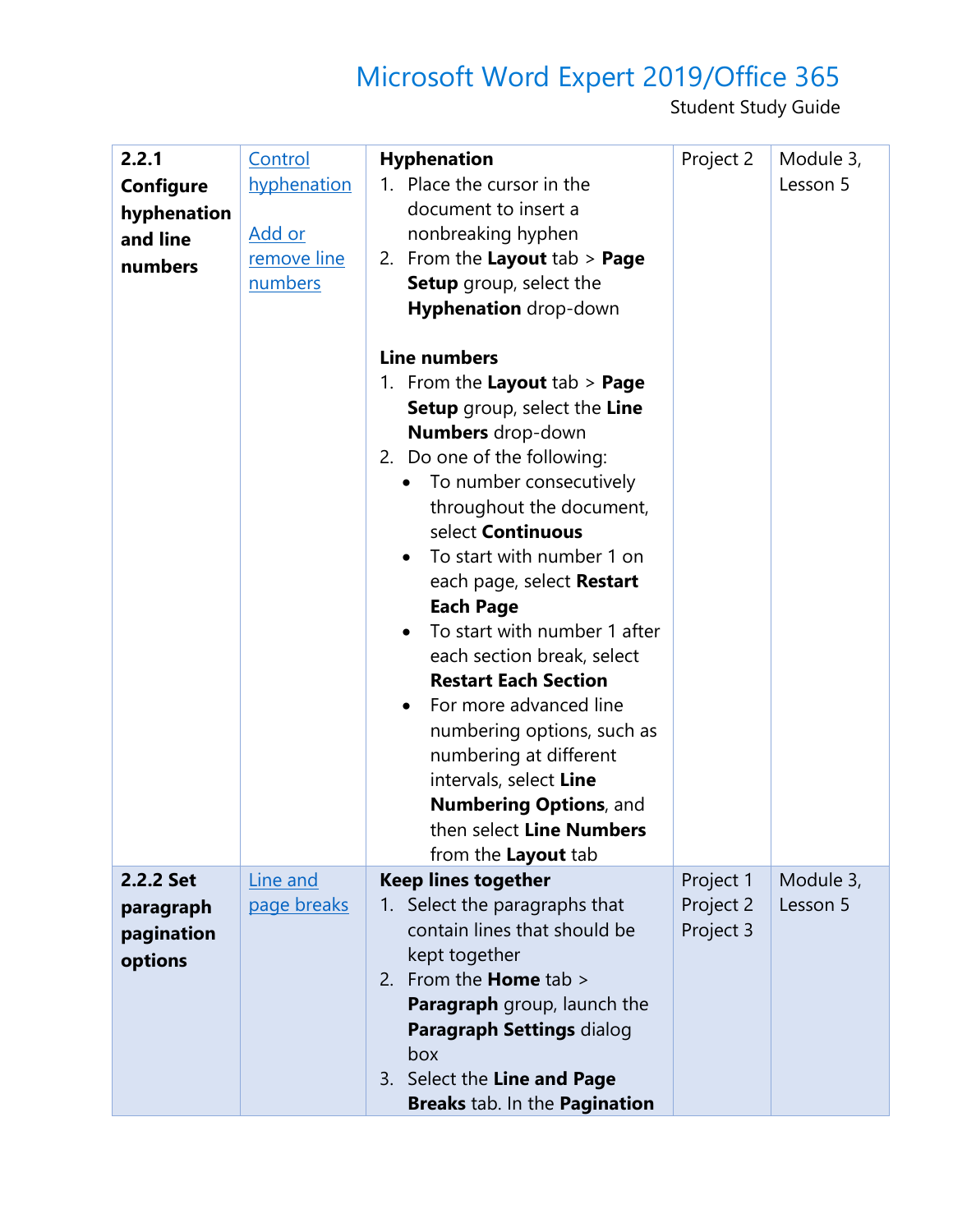|                                                         |                                      | section, select Keep lines<br>together<br>4. Select OK<br>Keep paragraphs together<br>1. Select the paragraphs you<br>want to keep together<br>2. From the <b>Home</b> tab $>$<br><b>Paragraph</b> group, launch the<br>Paragraph Settings dialog<br>box<br>3. Select the Line and Page<br><b>Breaks</b> tab, then in the<br>Pagination section, select<br><b>Keep with next</b><br>4. Select OK                                                              |           |                       |
|---------------------------------------------------------|--------------------------------------|---------------------------------------------------------------------------------------------------------------------------------------------------------------------------------------------------------------------------------------------------------------------------------------------------------------------------------------------------------------------------------------------------------------------------------------------------------------|-----------|-----------------------|
| 2.3.1 Create<br>paragraph<br>and<br>character<br>styles | Customize or<br>create new<br>styles | Select the text<br>1.<br>2. From the <b>Home</b> tab $>$ <b>Styles</b><br>group, select the Style Set<br>gallery drop-down, then<br>choose Create a Style<br>3. In the Create New Style from<br><b>Formatting dialog box,</b><br>provide a name for your style<br>4. Select OK. The new style will<br>appear in the <b>Styles</b> gallery                                                                                                                     | Project 1 | Module 2,<br>Lesson 1 |
| 2.3.2 Modify<br>existing<br>styles                      | Customize or<br>create new<br>styles | 1. From the <b>Home</b> tab, right-click<br>or access the context menu on<br>any style in the <b>Styles</b> gallery,<br>and then select Modify<br>2. In the <b>Modify Style</b> dialog box<br>> Formatting section, make<br>formatting changes<br>3. Select the Add to the Styles<br>gallery check box, and then<br>select the radio button for<br>whether the style changes<br>apply to Only this document,<br>or to New documents based<br>on this template | Project 2 | Module 2,<br>Lesson 1 |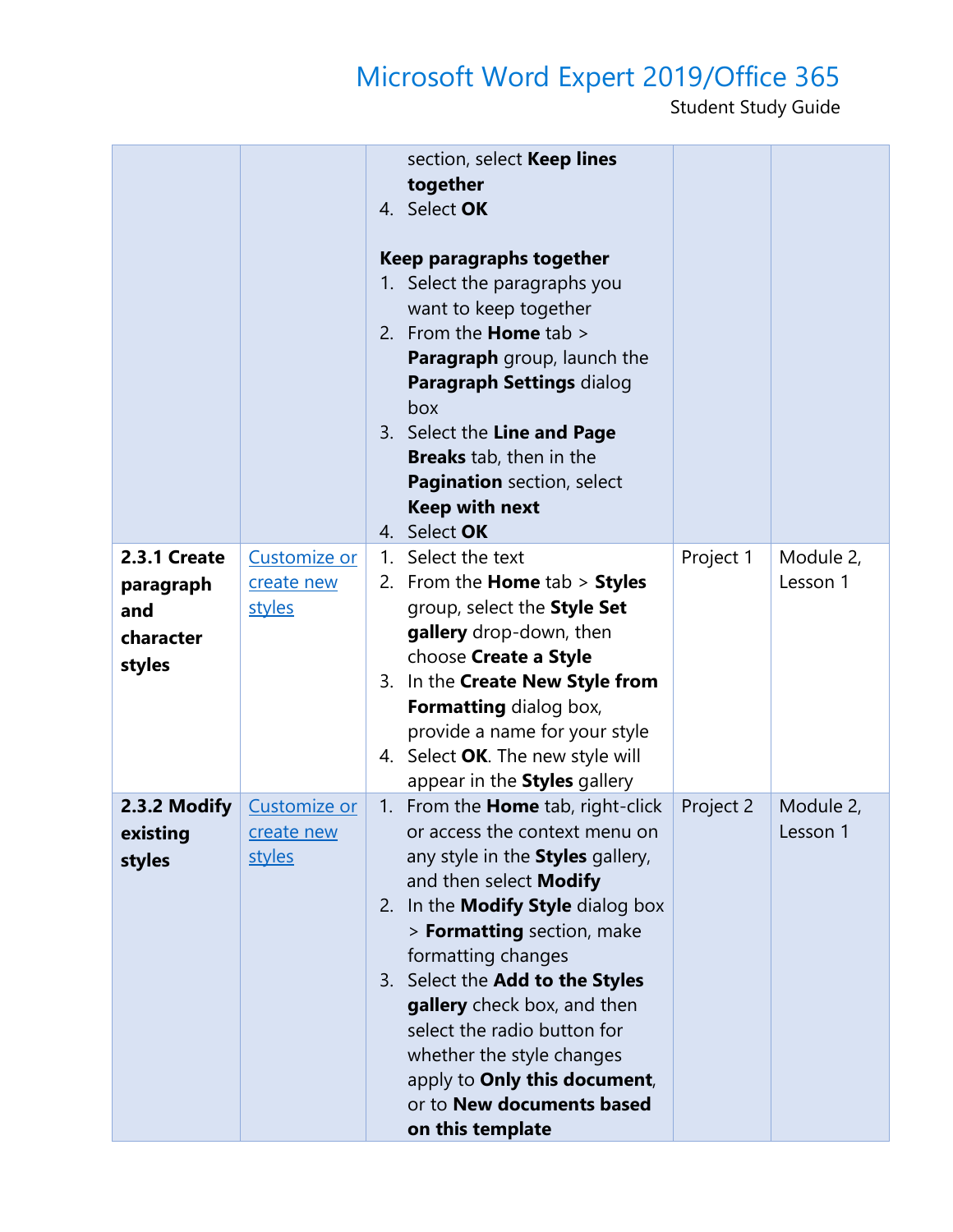|                                                                  |                                                                                       |          | 4. Select OK                                                                                                                                                                                                                                                                                                                                                                                                                                                                                            |                        |                       |
|------------------------------------------------------------------|---------------------------------------------------------------------------------------|----------|---------------------------------------------------------------------------------------------------------------------------------------------------------------------------------------------------------------------------------------------------------------------------------------------------------------------------------------------------------------------------------------------------------------------------------------------------------------------------------------------------------|------------------------|-----------------------|
| 2.3.3 Copy<br>styles to<br>other<br>documents<br>or<br>templates | Customize or<br>create new<br>styles                                                  | 1.<br>2. | From the <b>Home</b> $tab >$ <b>Styles</b><br>group, launch the Styles<br>dialog box<br>In the Styles dialog box, select<br><b>Manage Styles</b><br>3. In the Manage Styles dialog<br>$box >$ Edit tab, select<br><b>Import/Export</b><br>4. In the <b>Organizer</b> dialog box,<br>from the first Styles available<br>in drop-down, select the first<br>document<br>5. From the second Styles<br>available in drop-down, select<br>the second document<br>6. Select the style, and then<br>select Copy | Project 2<br>Project 3 | Module 2,<br>Lesson 1 |
| <b>3.1.1 Create</b><br><b>QuickParts</b>                         | Use Quick<br>Parts and<br><b>AutoText in</b><br>Word                                  |          | 1. Select a phrase, sentence, or<br>other portion of the document<br>2. From the <b>Insert</b> tab $>$ <b>Text</b><br>group, select <b>Quick Parts,</b><br>then select Save Selection to<br><b>Quick Part Gallery</b><br>3. In the Create New Building<br><b>Block</b> dialog box, edit the text<br>as needed<br>4. Select Save                                                                                                                                                                         | Project 1<br>Project 2 | Module 3,<br>Lesson 1 |
| 3.1.2<br><b>Manage</b><br>building<br>blocks                     | Create and<br>use content<br><b>Building</b><br><b>Blocks in</b><br>Word<br>documents | 1.       | Place the cursor in the desired<br>location within the document<br>to insert the <b>Building Block</b><br>2. From the Insert tab >Text<br>group, select <b>Quick Parts</b> ,<br>then select Building Blocks<br><b>Organizer</b><br>3. Choose the building block, and<br>then select Insert                                                                                                                                                                                                              | Project 2              | Module 3,<br>Lesson 2 |
| <b>3.2.1 Create</b><br>custom<br>color sets                      | Create my<br>own color<br>theme                                                       | 1.       | From the <b>Design</b> tab ><br><b>Document Formatting group,</b>                                                                                                                                                                                                                                                                                                                                                                                                                                       | Project 3              | Module 3,<br>Lesson 3 |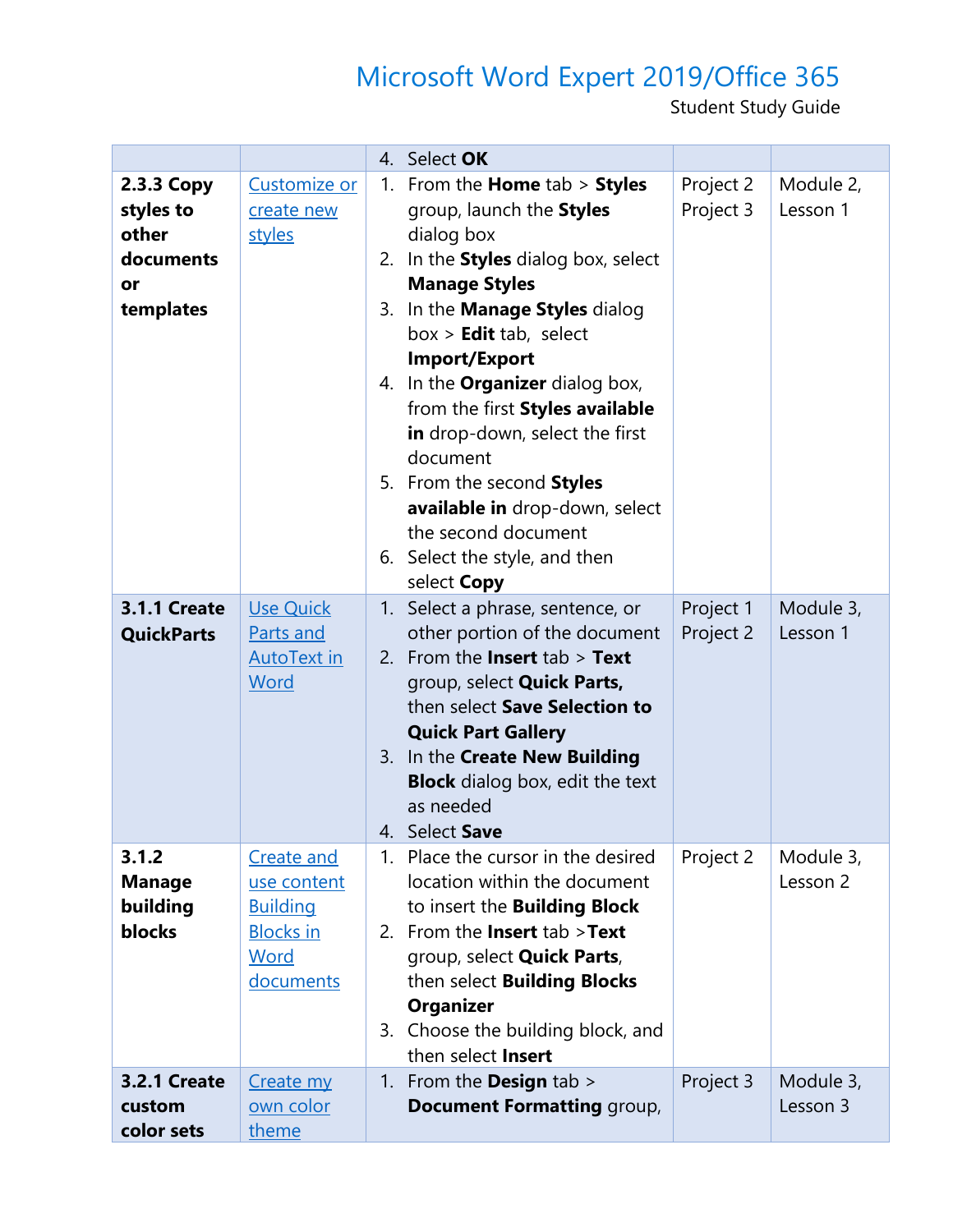|                                             |                                                                                      | select <b>Colors</b> , and then select<br><b>Customize Colors</b><br>2. In the Create New Theme<br><b>Colors</b> window<br>3. Select the drop-down next to<br>the theme color to change,<br>and then select a color<br>4. Repeat this for all the colors to                                                                |           |                       |
|---------------------------------------------|--------------------------------------------------------------------------------------|----------------------------------------------------------------------------------------------------------------------------------------------------------------------------------------------------------------------------------------------------------------------------------------------------------------------------|-----------|-----------------------|
|                                             |                                                                                      | change<br>5. In the <b>Name</b> box, enter a<br>name for the new theme<br>colors, and select Save                                                                                                                                                                                                                          |           |                       |
| 3.2.2: Create<br>custom font<br>sets        | Change<br>theme fonts                                                                | 1. From the <b>Design</b> tab $>$<br><b>Document Formatting group,</b><br>select the Fonts drop-down,<br>and choose Customize Fonts<br>2. In the Create New Theme<br><b>Fonts</b> dialog box > <b>Heading</b><br>font and Body font boxes,<br>choose fonts<br>3. In the <b>Name</b> box, enter a<br>name<br>4. Select Save | Project 1 | Module 3,<br>Lesson 3 |
| <b>3.2.3 Create</b><br>custom<br>themes     | <u>Change a</u><br>theme and<br>make it the<br>default in<br>Word or<br><b>Excel</b> | 1. From the <b>Design</b> tab $>$<br>Themes group, select Save<br><b>Current Theme</b><br>In the Save Current Theme<br>2.<br>dialog box > File name: box,<br>enter a name for the theme<br>3. Select Save                                                                                                                  | Project 3 | Module 3,<br>Lesson 3 |
| <b>3.2.4 Create</b><br>custom style<br>sets | Customize or<br>create new<br>styles                                                 | 1. From the <b>Design</b> tab ><br><b>Document</b> formatting group,<br>select the Style Set gallery<br>drop-down, then choose Save<br>as a New Style Set<br>2. In the Save as a New Style Set<br>dialog box > File name: box,<br>enter a name                                                                             | Project 2 | Module 3,<br>Lesson 4 |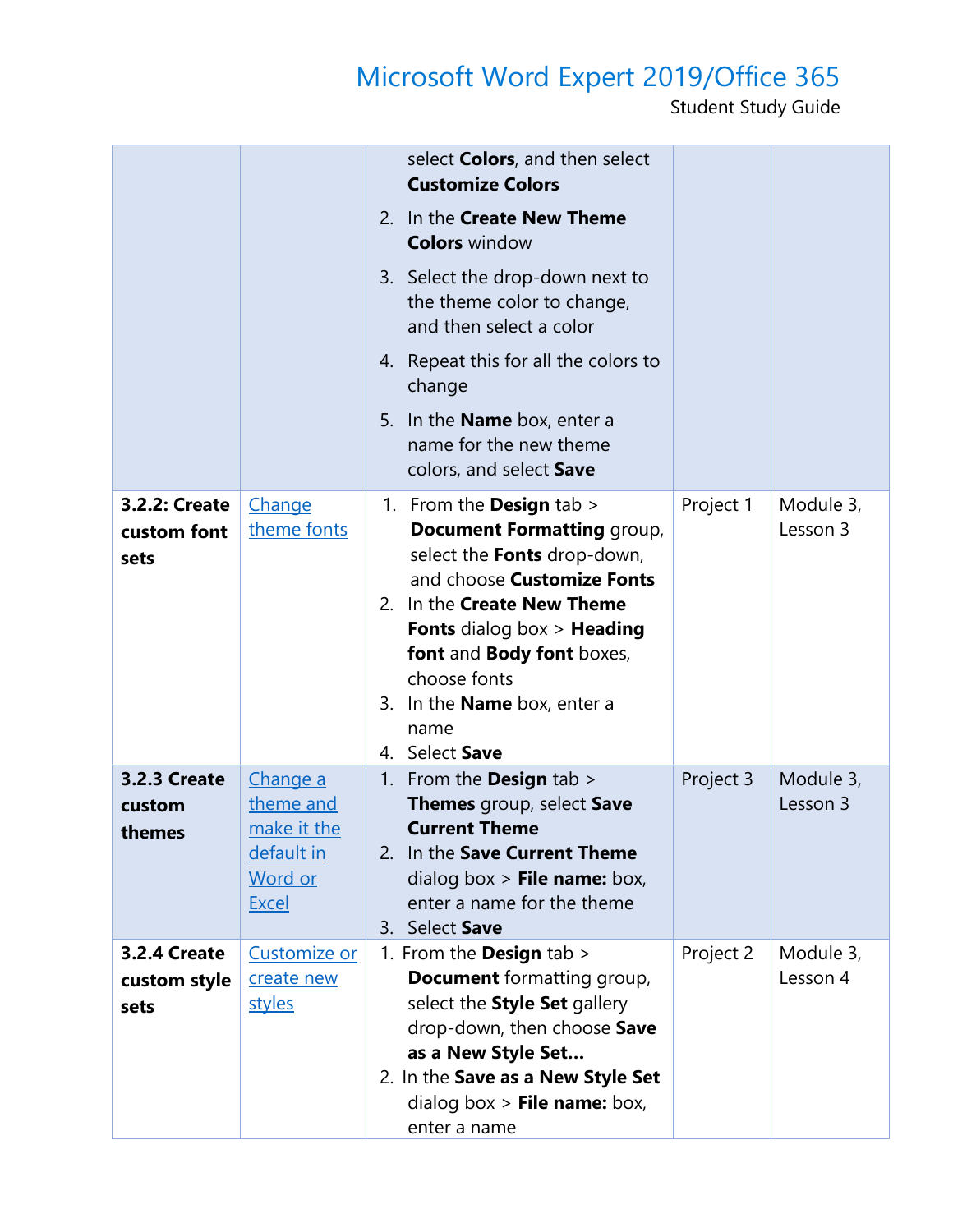|                                       |                                         | 3. Select Save                                                                                                                                                                                                                                                                                                                                                                                                                                                                                                                                                                                                                                                                                   |           |                       |
|---------------------------------------|-----------------------------------------|--------------------------------------------------------------------------------------------------------------------------------------------------------------------------------------------------------------------------------------------------------------------------------------------------------------------------------------------------------------------------------------------------------------------------------------------------------------------------------------------------------------------------------------------------------------------------------------------------------------------------------------------------------------------------------------------------|-----------|-----------------------|
| <b>3.3.1 Mark</b><br>index<br>entries | Create and<br>update an<br>index        | Select the text<br>$1_{\cdot}$<br>2. From the References tab ><br>Index group, select Mark<br><b>Entry</b><br>To create a cross-<br>reference to another<br>entry, in the Mark<br><b>Index Entry dialog box</b><br>> Options section,<br>select Cross-reference.<br>In the Cross-reference<br>box, enter the text for<br>the other entry<br>If you want to format<br>$\bullet$<br>the page numbers that<br>the index will display, in<br>the Page number<br>format section, select<br>the <b>Bold</b> check box, the<br><b>Italic</b> check box, or<br>both<br>3. To mark the index entry, select<br><b>Mark.</b> To mark this text<br>everywhere it appears in the<br>document, select Mark All | Project 2 | Module 4,<br>Lesson 1 |
| <b>3.3.2 Create</b><br>indexes        | Create and<br>update an<br><u>index</u> | Select the location to add the<br>1.<br>index<br>2. From the References tab ><br>Index group, select Insert<br><b>Index</b><br>3. In the Index dialog box, you<br>can choose the formatting for<br>text entries, page numbers,<br>tabs, and leader characters<br>Select OK<br>4.                                                                                                                                                                                                                                                                                                                                                                                                                 | Project 2 | Module 4,<br>Lesson 1 |
| 3.3.3<br><b>Update</b><br>indexes     | Create and<br>update an<br>index        | Select the index<br>1 <sub>1</sub><br>From the <b>References</b> tab ><br>2.<br>Index group, select Update<br><b>Index</b>                                                                                                                                                                                                                                                                                                                                                                                                                                                                                                                                                                       | Project 2 | Module 4,<br>Lesson 1 |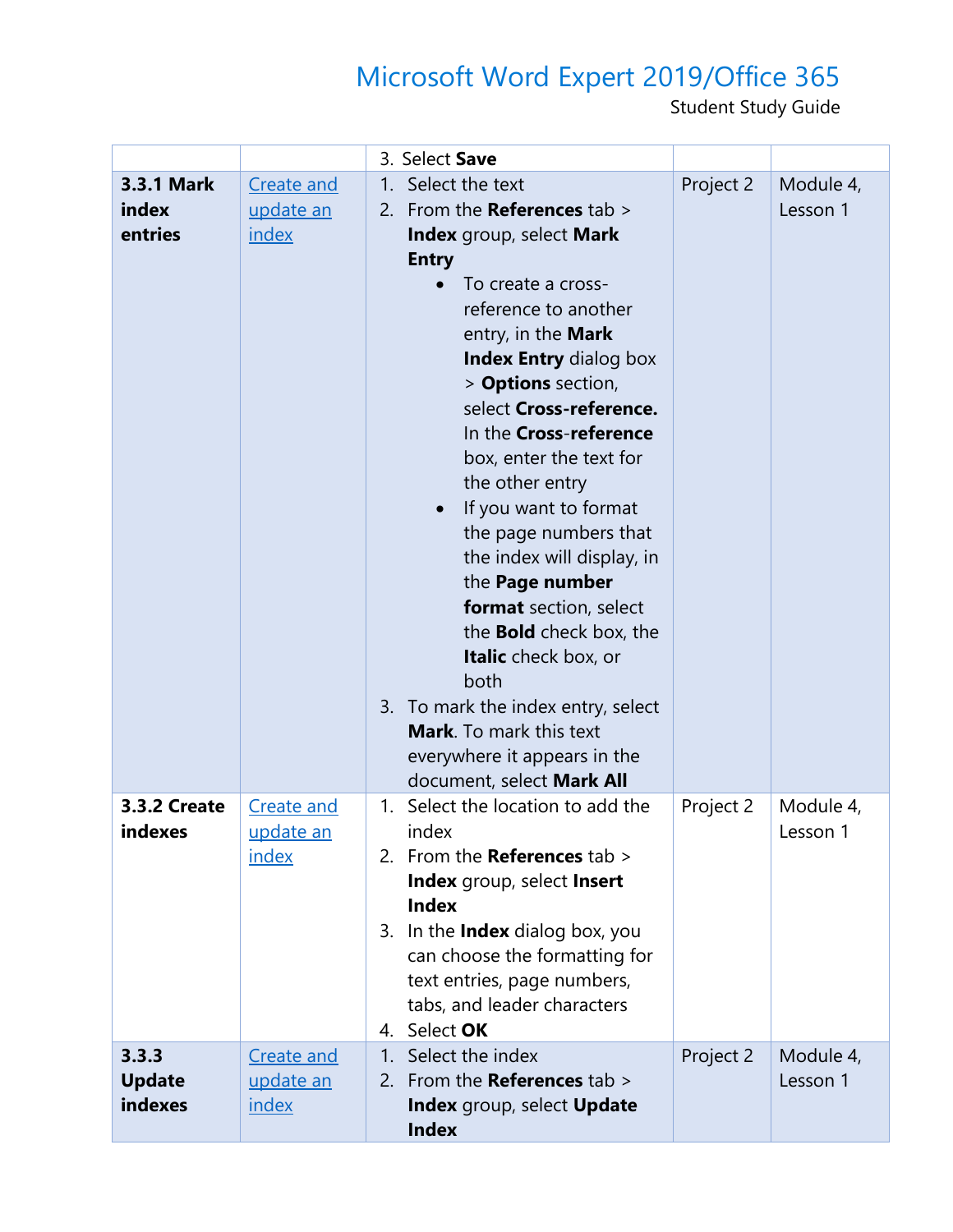| <b>3.4.1 Insert</b><br>figure and<br>table<br>captions | Add, format,<br>or delete<br>captions in<br>Word | 1. Select the object to add a<br>caption (table, equation,<br>figure, or other object)<br>2. From the References tab $>$<br><b>Captions</b> group, select Insert<br><b>Caption</b><br>3. From the <b>Caption</b> dialog box,<br>in the Label list, select the<br>label that best describes the<br>object<br>4. In the <b>Caption</b> box, enter any<br>text, including punctuation, to<br>appear after the label<br>Select OK<br>5.                                                                                                                                             | Project 3 | Module 4,<br>Lesson 2 |
|--------------------------------------------------------|--------------------------------------------------|---------------------------------------------------------------------------------------------------------------------------------------------------------------------------------------------------------------------------------------------------------------------------------------------------------------------------------------------------------------------------------------------------------------------------------------------------------------------------------------------------------------------------------------------------------------------------------|-----------|-----------------------|
| 3.4.2<br><b>Configure</b><br>caption<br>properties     | Add, format,<br>or delete<br>captions in<br>Word | 1.<br>Select the caption<br>2. From the References tab $>$<br><b>Captions</b> group, select Insert<br>Caption, then in the Caption<br>dialog box do one of the<br>following:<br>In the Label list, select<br>$\bullet$<br><b>Equation, Figure, Picture,</b><br>or Table<br>In the <b>Position</b> list, select<br>$\bullet$<br>Above selected item or<br><b>Below selected item</b><br>Select <b>New Label</b> , and then<br>$\bullet$<br>enter a custom label name<br>Select <b>Numbering</b> , then in<br>$\bullet$<br>the Format list, select the<br>desired numbering style | Project 3 | Module 4,<br>Lesson 2 |
| 3.4.3 Insert<br>and modify<br>a table of<br>figures    | Insert a<br>Table of<br><b>Figures</b>           | <b>Insert a Table of Figures</b><br>1. Place the cursor in the<br>document<br>2. From the <b>References</b> tab $>$<br><b>Captions</b> group, select Insert<br><b>Table of Figures</b>                                                                                                                                                                                                                                                                                                                                                                                          | Project 3 | Module 4,<br>Lesson 2 |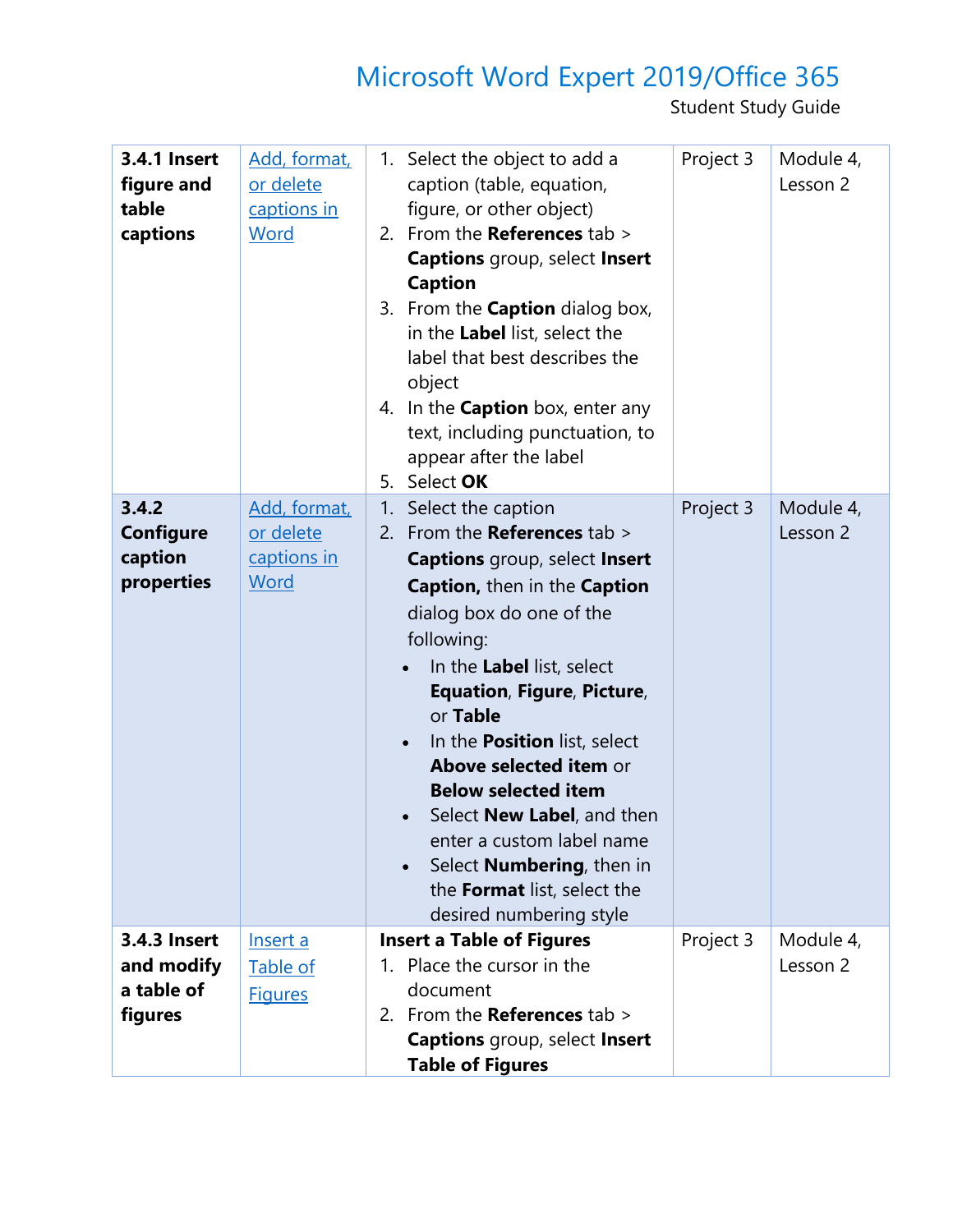|                                                        |                                                                                     | 3. From the Table of Figures<br>dialog box, adjust the<br>formatting and options<br>4. Select OK<br><b>Update a Table of Figures</b><br>1. Select anywhere in the Table of<br><b>Figures</b><br>2. From the References tab $>$<br><b>Captions</b> group, select<br><b>Update Table</b><br>3. In the Update Table of<br>Figures dialog box, select an<br>update option:<br><b>Update page numbers</b><br>only<br><b>Update entire table</b><br>4. Select OK |                        |                       |
|--------------------------------------------------------|-------------------------------------------------------------------------------------|------------------------------------------------------------------------------------------------------------------------------------------------------------------------------------------------------------------------------------------------------------------------------------------------------------------------------------------------------------------------------------------------------------------------------------------------------------|------------------------|-----------------------|
| 4.1.1 Add<br>custom<br>fields                          | Insert, edit,<br>and view<br>fields in<br>Word<br>List of field<br>codes in<br>Word | 1. Place the cursor in the<br>document to insert a field<br>2. From the <b>Insert</b> tab $>$ <b>Text</b><br>group, select <b>Quick Parts</b> ,<br>then choose Field<br>3. In the Field dialog box, Field<br>names list, select a field name                                                                                                                                                                                                               | Project 3              | Module 5,<br>Lesson 1 |
| 4.1.2 Modify<br>field<br>properties                    |                                                                                     | In the field, right-click or<br>1.<br>access the context menu, then<br>select Edit Field<br>2. In the Field dialog box, modify<br>the field options                                                                                                                                                                                                                                                                                                        | Project 3              | Module 5,<br>Lesson 1 |
| <b>4.1.3 Insert</b><br>standard<br>content<br>controls | Create forms<br>that users<br>complete or<br>print in<br>Word                       | Place your cursor in the<br>1.<br>document to insert the control<br>2. From the <b>Developer</b> tab $>$<br><b>Controls</b> group, select one of<br>the following options:<br><b>Rich Text Content</b><br><b>Control</b><br><b>Plain Text Content</b><br><b>Control</b>                                                                                                                                                                                    | Project 1<br>Project 3 | Module 5,<br>Lesson 2 |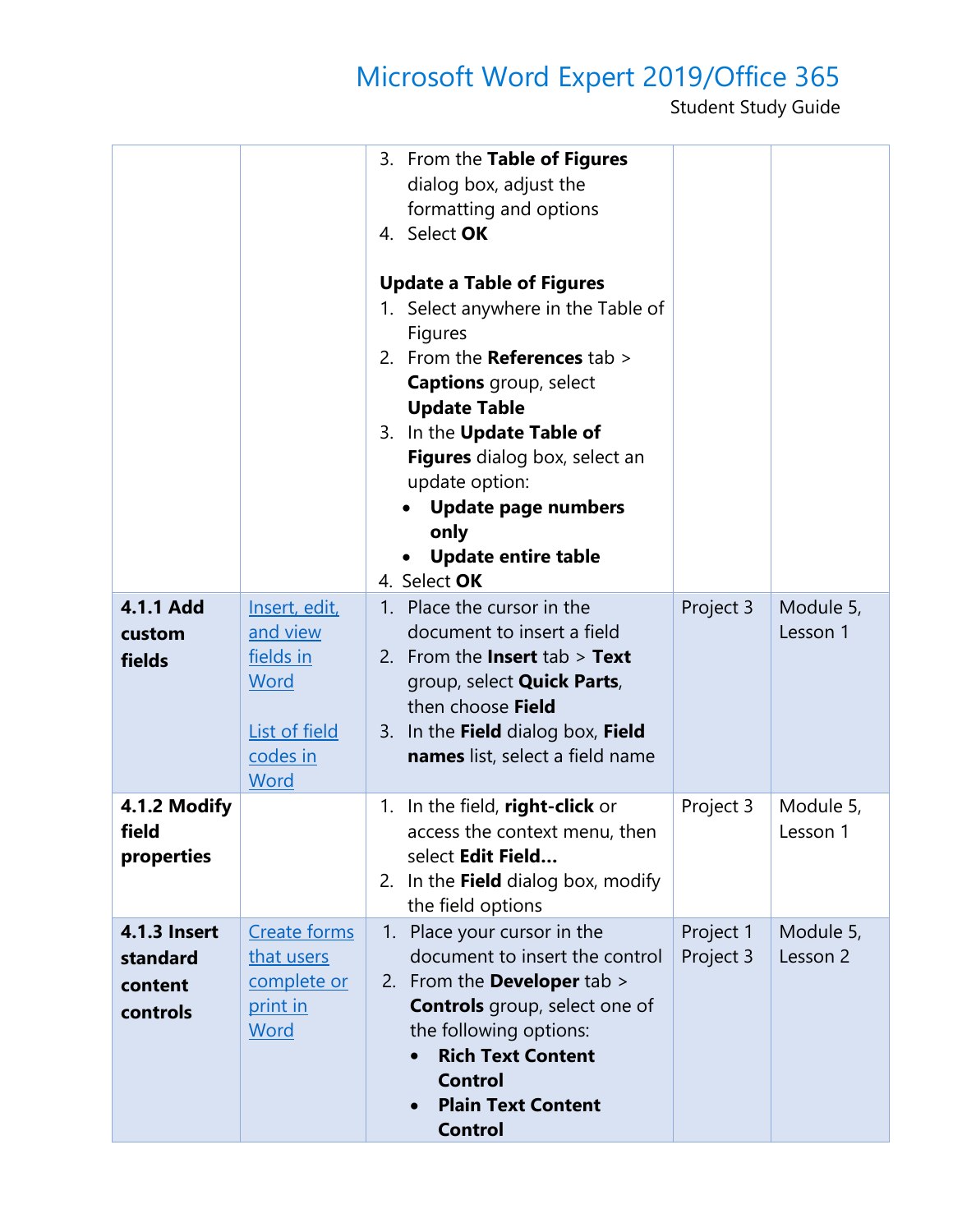|                                                              |                                                               | <b>Picture Content Control</b><br><b>Building Block Gallery</b><br>$\bullet$<br><b>Content Control</b><br><b>Check Box Content</b><br><b>Control</b><br><b>Combo Box Content</b><br><b>Control</b><br><b>Drop-Down List Content</b><br><b>Control</b><br><b>Date Picker Content</b><br><b>Control</b><br><b>Repeating Section</b><br><b>Content Control</b><br><b>Legacy Tools Content</b><br><b>Control</b>                                                                                                                    |                        |                       |
|--------------------------------------------------------------|---------------------------------------------------------------|---------------------------------------------------------------------------------------------------------------------------------------------------------------------------------------------------------------------------------------------------------------------------------------------------------------------------------------------------------------------------------------------------------------------------------------------------------------------------------------------------------------------------------|------------------------|-----------------------|
| 4.1.4<br><b>Configure</b><br>standard<br>content<br>controls | Create forms<br>that users<br>complete or<br>print in<br>Word | Select the content control to<br>$1_{\cdot}$<br>change<br>2. From the Developer tab ><br><b>Controls</b> group, select<br><b>Properties</b><br>3. Select the properties to<br>change                                                                                                                                                                                                                                                                                                                                            | Project 1<br>Project 3 | Module 5,<br>Lesson 2 |
| 4.2.1 Record<br>simple<br>macros                             | Create or run<br>a macro                                      | 1. From the <b>View</b> tab $>$ <b>Macros</b><br>group, select the <b>Macros</b><br>drop-down, then choose<br><b>Record Macro</b><br>2. From the Record Macro<br>dialog box, in the <b>Macro</b><br><b>name:</b> box, enter a name for<br>the macro<br>3. To use this macro in any new<br>document, in the Store macro<br>in: box, select All Documents<br>(Normal.dotm)<br>4. Select OK to begin recording<br>the macro<br>5. Record the steps in the macro<br>by selecting the commands or<br>entering the text for each step | Project 2              | Module 6,<br>Lesson 1 |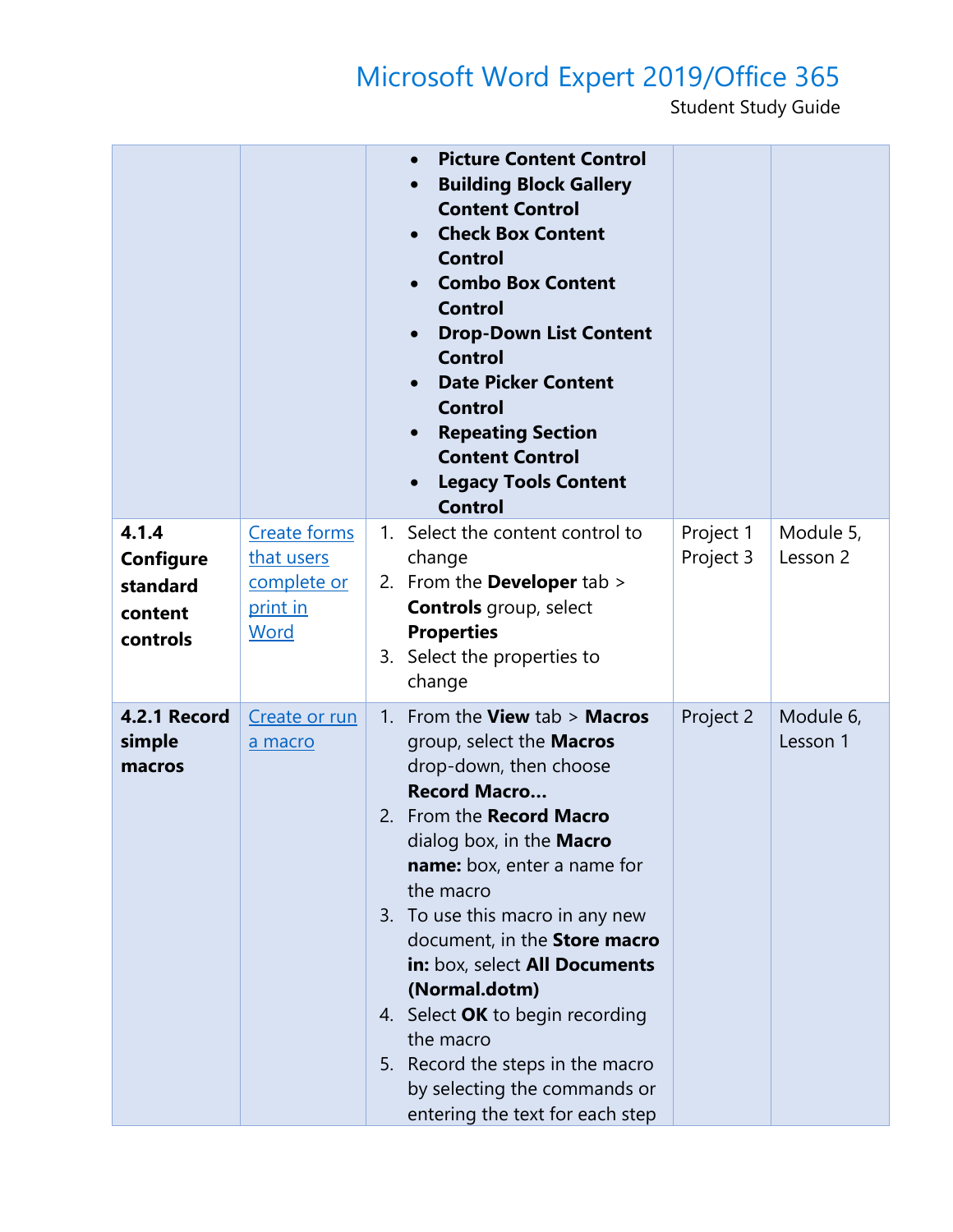|                                       |                                                                             | in the task. Word records the<br>actions<br><b>Note:</b> Use the keyboard to<br>select text by using the<br>SHIFT+arrow keys while you<br>are recording your macros.<br>Macros don't record selections<br>made with a mouse or other<br>pointing device<br>6. When the steps are completed,<br>to stop recording, select the<br><b>View</b> tab > <b>Macros</b> group,<br>and select the Macros drop-<br>down, then choose Stop<br><b>Recording</b><br>7. From the View tab > Macros<br>group, select the <b>Macros</b><br>drop-down, then choose View<br>Macros, and select the macro |                        |                       |
|---------------------------------------|-----------------------------------------------------------------------------|----------------------------------------------------------------------------------------------------------------------------------------------------------------------------------------------------------------------------------------------------------------------------------------------------------------------------------------------------------------------------------------------------------------------------------------------------------------------------------------------------------------------------------------------------------------------------------------|------------------------|-----------------------|
| <b>4.2.2 Name</b><br>simple<br>macros | Create or run<br>a macro                                                    | 1. From the <b>View</b> tab $>$ <b>Macros</b><br>group, select the <b>Macros</b><br>drop-down, then choose View<br><b>Macros or Record Macro</b><br>2. In the <b>Macro name:</b> box, enter<br>a name for the macro                                                                                                                                                                                                                                                                                                                                                                    | Project 2              | Module 6,<br>Lesson 1 |
| 4.2.3 Edit<br>simple<br>macros        | Create or run<br>a macro<br>Getting<br>started with<br><b>VBA</b> in Office | 1. From the <b>View</b> tab $>$ <b>Macros</b><br>group, select the <b>Macros</b><br>drop-down, then choose View<br><b>Macros</b><br>2. From the <b>Macros</b> dialog box,<br>select Edit<br>3. A Microsoft Visual Basic for<br><b>Applications window will</b><br>open. Locate the macro from<br>the list by identifying the<br>macro name next to the Sub<br>command (example: Sub<br>Demo $()$                                                                                                                                                                                       | Project 2<br>Project 3 | Module 6,<br>Lesson 2 |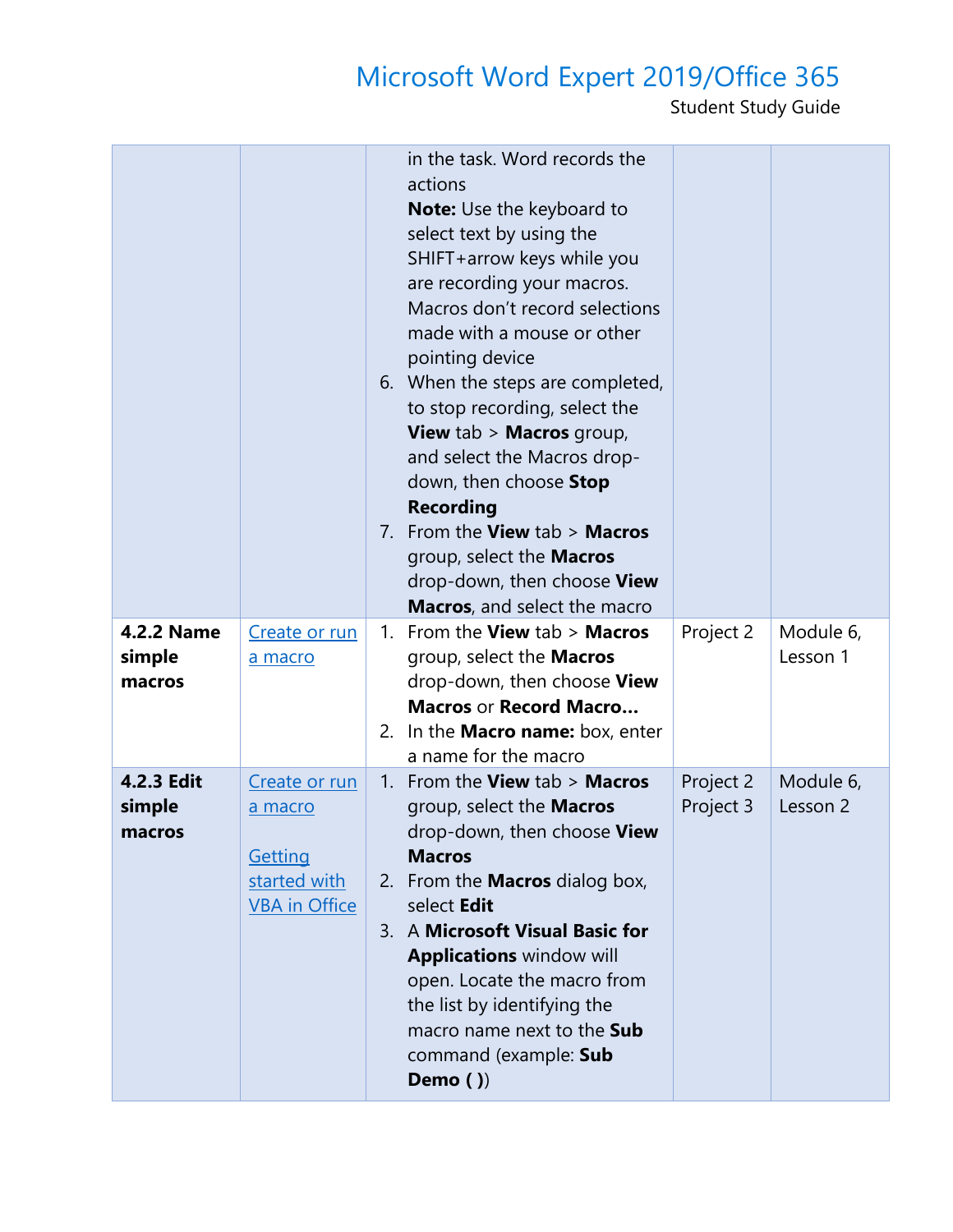|                                                                         |                                                                                                                                                                                                                 |    | 4. Review the code and make<br>changes                                                                                                                                                                                                                                                                                                                                                                                                                                                                                                                                                                             |           |                       |
|-------------------------------------------------------------------------|-----------------------------------------------------------------------------------------------------------------------------------------------------------------------------------------------------------------|----|--------------------------------------------------------------------------------------------------------------------------------------------------------------------------------------------------------------------------------------------------------------------------------------------------------------------------------------------------------------------------------------------------------------------------------------------------------------------------------------------------------------------------------------------------------------------------------------------------------------------|-----------|-----------------------|
| <b>4.2.4 Copy</b><br>macros to<br>other<br>documents<br>or<br>templates | Create or run<br>a macro<br><u>Copy a</u><br>macro<br>module to<br>another<br>workbook                                                                                                                          | 3. | 1. From the <b>View</b> tab $>$ <b>Macros</b><br>group, select the <b>Macros</b><br>drop-down, then choose View<br><b>Macros</b><br>2. In the <b>Macros</b> dialog box,<br>select Organizer<br>In the <b>Organizer</b> dialog box $>$<br>Macro Project Items tab,<br>select the file to copy the<br>macro from by using the drop-<br>down under the Macro<br>Project Items available in:<br>4. Select the file to copy the<br>macro to by using the drop-<br>down under the second Macro<br>Project Items available in:<br>5. Select the Macro Project item<br>from the first document, select<br>Copy, then Close | Project 3 | Module 6,<br>Lesson 2 |
| 4.3.1<br><b>Manage</b><br>recipient<br>lists                            | Create a<br>directory of<br>names,<br>addresses,<br>and other<br>information<br>Use Outlook<br>contacts as a<br>data source<br>for a mail<br>merge<br>Data sources<br>you can use<br><u>for a mail</u><br>merge | 3. | 1. From the <b>Mailings</b> tab > Start<br>Mail Merge group, select Edit<br><b>Recipient List</b><br>2. In the Mail Merge<br><b>Recipients dialog box &gt; Data</b><br><b>Source</b> box, select the file<br>Select Edit<br>4. In the Edit Data Source dialog<br>box, select New Entry<br>5. A new highlighted row<br>displays for the data entry.<br>Enter data for each field by<br>selecting that field in the row,<br>and navigate by using the Tab<br>key                                                                                                                                                     | Project 1 | Module 7,<br>Lesson 2 |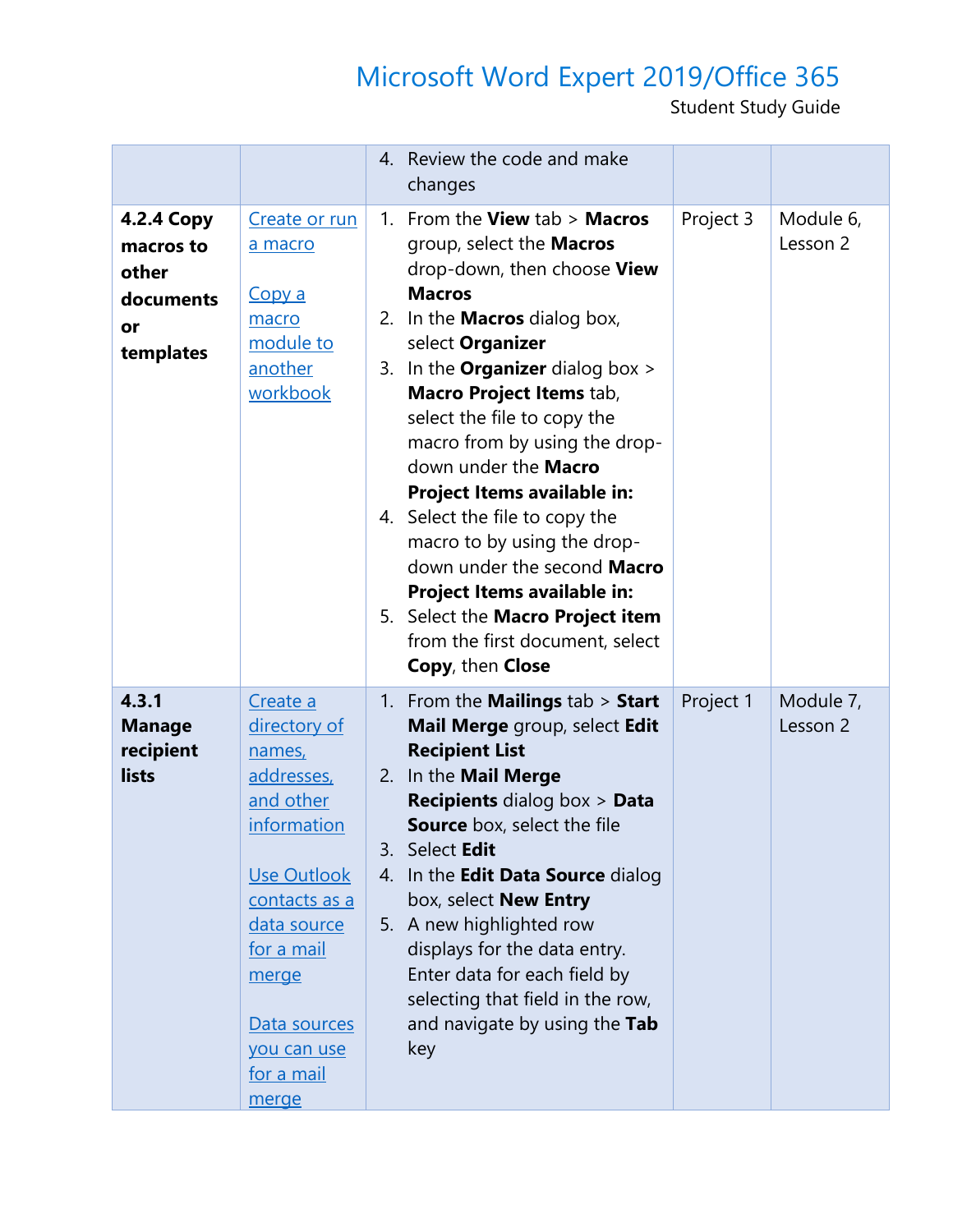| navigation buttons<br><b>Print documents</b><br>4.3.4 Create<br>Project 1<br>Module 7,<br>Mail merge<br>1. From the <b>Mailings</b> tab ><br>Lesson 3<br>merged<br><b>Print letters</b><br>Finish group, select Finish &<br>documents,<br>Merge, and then select Print<br>labels, and<br>Print<br><b>Documents</b><br>envelopes<br>2. In the <b>Merge to</b><br>envelopes<br><b>Printer</b> dialog box, select<br>which records to merge<br>3. Select OK<br><b>Email messages</b><br>1. From the <b>Mailings</b> tab ><br>Finish group, select Finish &<br>Merge, and then select Send<br><b>Email Messages</b><br>2. In the Merge to E-<br>mail dialog box, configure the<br>message options making sure | <b>4.3.2 Insert</b><br>merged<br>fields<br>4.3.3<br><b>Preview</b><br>merge<br>results | Insert, edit,<br>and view<br>fields in<br>Word<br>Insert, edit,<br>and view<br>fields in<br>Word | 1. Place the cursor in the<br>document<br>2. From the <b>Mailings</b> tab ><br>Write & Insert Fields group,<br>select the Insert Merge Field<br>drop-down, then choose the<br>merge field<br>1. From the <b>Mailings</b> tab ><br>Preview Results group, select<br><b>Preview Results</b><br>2. Navigate through each<br>personalized version by using<br>the Preview Results | Project 1<br>Project 1 | Module 7,<br>Lesson 1<br>Module 7,<br>Lesson 1 |
|-----------------------------------------------------------------------------------------------------------------------------------------------------------------------------------------------------------------------------------------------------------------------------------------------------------------------------------------------------------------------------------------------------------------------------------------------------------------------------------------------------------------------------------------------------------------------------------------------------------------------------------------------------------------------------------------------------------|----------------------------------------------------------------------------------------|--------------------------------------------------------------------------------------------------|-------------------------------------------------------------------------------------------------------------------------------------------------------------------------------------------------------------------------------------------------------------------------------------------------------------------------------------------------------------------------------|------------------------|------------------------------------------------|
| subject line, and then select<br>which records to merge into<br>an email<br>3. Select OK to run the merge<br>and send the emails<br><b>Create and print envelopes</b>                                                                                                                                                                                                                                                                                                                                                                                                                                                                                                                                     |                                                                                        |                                                                                                  | to enter an appropriate                                                                                                                                                                                                                                                                                                                                                       |                        |                                                |